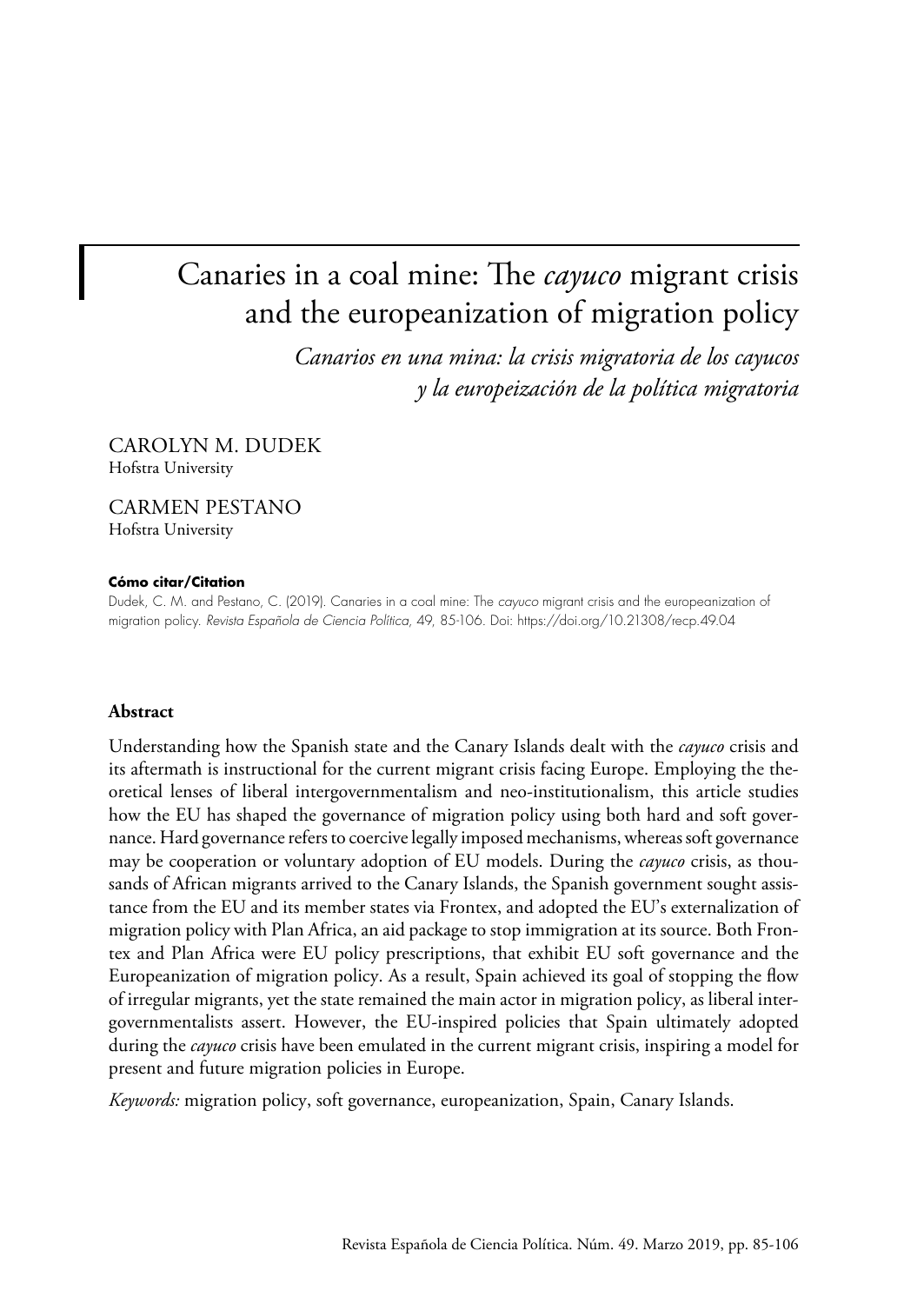#### **Resumen**

Entender cómo el Estado español y las Islas Canarias lidiaron con la crisis de los cayucos y sus consecuencias es esencial para comprender la actual crisis migratoria a la que se enfrenta Europa. Empleando las lentes teóricas del intergubernamentalismo liberal y el neoinstitucionalismo, este artículo estudia cómo la UE ha configurado la gobernanza de la política migratoria utilizando gobernanza dura y blanda. Gobernanza dura se refiere a los mecanismos coercitivos legalmente impuestos, mientras que la gobernanza blanda puede ser la cooperación o la adopción voluntaria de modelos de la UE. Durante la crisis del cayuco, cuando miles de inmigrantes irregulares africanos llegaron a las Islas Canarias, el Gobierno español buscó el apoyo de los Estados miembro a través de Frontex y adoptó la externalización de la política de migración de la UE con el Plan África, un paquete de ayuda para detener la inmigración en su lugar de origen. Tanto Frontex como el Plan África fueron modelos políticos de la UE, lo que demuestra la gobernanza blanda de la UE y la europeización de la política migratoria. Como resultado, España logró su objetivo de detener el flujo de inmigrantes irregulares, pero el Estado siguió siendo el principal actor en la política migratoria, tal y como afirman los autores intergubernamentales liberales. Sin embargo, las políticas inspiradas en la UE que finalmente adoptó España durante la crisis del cayuco se han emulado en la actual crisis migratoria, inspirando un modelo para las políticas migratorias presentes y futuras en Europa.

*Palabras clave:* política migratoria, gobernanza blanda, europeización, España, Islas Canarias.

## INTRODUCTION

The ongoing migration crisis in Europe, beginning in the summer of 2015, appeared to emerge quite suddenly and the EU and its member states have struggled to process irregular migrants, to provide assistance to these immigrants as EU and international law require, to integrate them into society and to deter their entrance in large numbers. Buonanno (2017) points out that the European Council President Herman Van Rompuy suggested that there were signs of a migration problem in 2013 and 2014, but the *cayuco* crisis demonstrates that warning signs were even earlier. The *cayuco* crisis, a mass migration flow from West Africa to the Canary Islands between 2006 and 2009, showed that migration was already increasing at that time and it also provided an example for the EU and its member states of how to respond to such a crisis. Although the current crisis is of a much larger scale and has directly affected more member states, the response to the *cayuco* crisis offers a model and understanding of policy responses to increased migration flows into Europe.

This article will examine how EU soft governance shaped the migration policy applied in the Canary Islands during the *cayuco* crisis, and how the Spanish government addressed the crisis adopting EU policy prescriptions to promote development in the countries at the source of migration and to create readmission agreements with countries of origin to stem the migration flow. Spain's handling of the *cayuco* crisis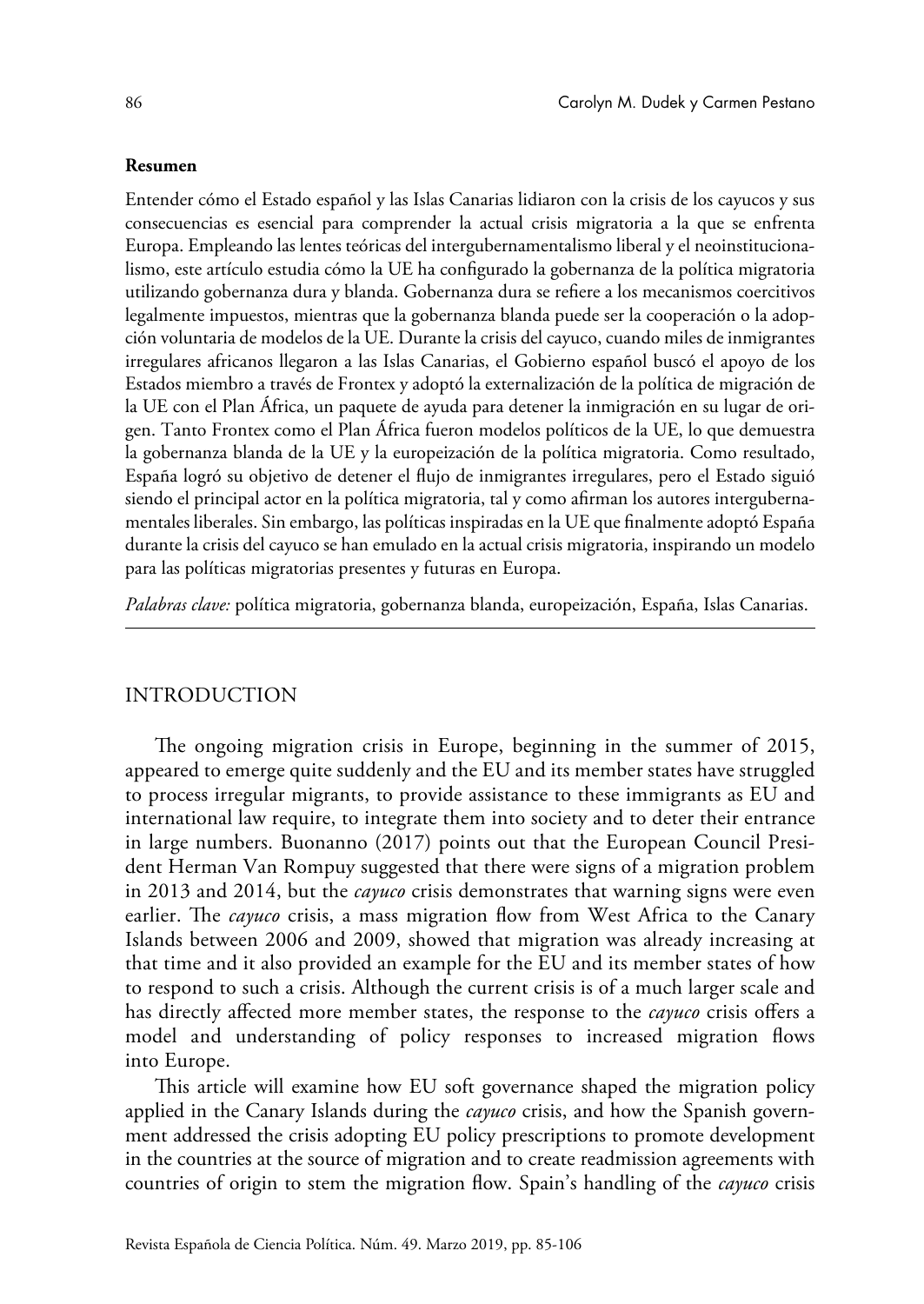demonstrates the Europeanization of migration policy, which has been emulated in the larger current migrant crisis, and has been upheld by public officials as a successful policy initiative1 . For instance, French Minister of the Interior, Gérard Collomb, explained that the Spanish government's response to the *cayuco* crisis stands as an example of how to deal with the current migration from Africa, specifically referring to how Spain created agreements with states of origin, which helped to stop the flow of immigrants and ended the crisis<sup>2</sup>.

Crises have shaped how the EU, national and lower levels of government respond to problems, exacerbating the constant tension about 'where power lies in the EU system'(Graziano and Halpern, 2016) or the extent to which supranational institutions may address crises (Schmitter, 1970; Tosun *et al*., 2014). The term crisis comes from a Latin medical term at the turning point of a disease, resulting in either death or recovery (Guiraudon, 2018). Thus, a crisis presents governments with a condition under which they will either succeed or fail, and where failure could lead to dire consequences. Although crises come in many forms, they usually include threat, urgency and uncertainty. Crises force government to remedy a situation while, at the same time, may place restrictions on what governments can actually do. How governments —at supranational, national, regional and local levels— respond to crises may have significant repercussions on governance and policy implementation in the future.

The *cayuco* crisis is of importance since it triggered the first aero-maritime intervention by the European Agency for the Management of Operational Cooperation at the External Borders of the Member States of the EU (Frontex). The crisis demonstrated: (1) how southern European countries experienced greater migration pressures compared to their northern counterparts, (2) how migrants found new routes as older routes in North Africa were closed, (3) how Frontex's actions intercepting migrant filled boats could be of assistance saving lives, and (4) how the use of bilateral cooperation and development programs could deter further migration all problems and policy strategies found in the current migrant crisis (Finotelli, 2018; Finotelli and Ponzo, 2017; D. Godenau, interview, July 6 2016; Ripoll Servent and Trauner, 2018). The recent migrant crisis that began during the summer of 2015 is much more widespread across Europe. There is a large wave of people fleeing war in the Middle East, especially from Syria and Afghanistan. However, African countries are still an important source of migrants and the uneven exposure to the crisis across member states persists, with Southern Europe bearing most pressures, a similar condition experienced during the *cayuco* crisis (Buonanno, 2017; Finotelli, 2018). The *cayuco* crisis provides a critical case to understand how EU hard and soft governance shaped the response to the crisis providing a lens to understand how the EU and member states shape current and future migration crises.

<sup>1.</sup> Efe. 2017. «Francia pone el caso de Canarias como ejemplo ante la inmigración de África», *El Diario*. Available at: <https://bit.ly/2VwznE8>.

<sup>2.</sup> *Id*.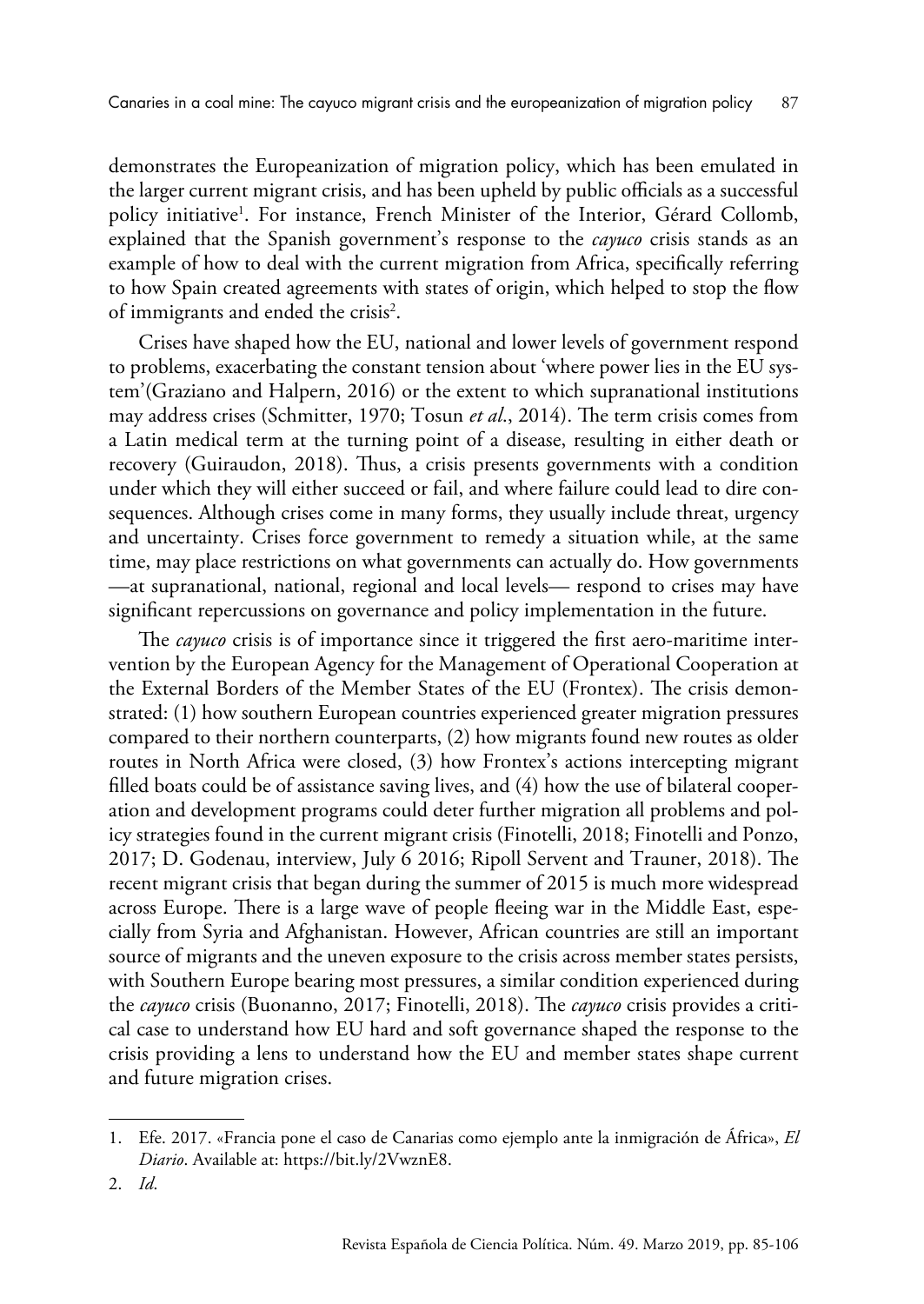The article will first examine the EU's use of hard and soft governance with an examination of neo-institutionalism (the mulit-level governance model and new modes of governance) juxtaposed with liberal intergovernmentalism, and the central role of the state, in shaping migration policy. Next, the *cayuco* crisis is analysed to demonstrate how the externalization of European migration policy was adopted by the Spanish state to stave off the crisis. The article concludes using the experience of the *cayuco* crisis as a way of understanding EU policy regarding the recent migrant crisis beginning in 2015.

# HARD AND SOFT GOVERNANCE: WHAT IS THE EU'S ROLE IN MIGRATION POLICY?

The notions of EU hard and soft governance are central to understanding how and in what way does the EU influence policy governance. Governance is "societies' collective steering and management" that is constantly changing (Peters, 2002: 1). There are continual pressures to transform governance, that is, how government develops and implements policies (Peters, 2002). Within the context of the EU, much of the literature has focused on the concept of governance as it relates to 'power relations… as well as the substance of policies' (van Kersbergen and van Waarden, 2004: 149). Within this context, neo-institutionalists suggest that governance, or power relations exist across various levels of government and among non-state actors. Some of them have asserted that the EU is a political system with identifiable executive, legislative, and judicial features that constitutes another level of government with which the national, regional, and local levels of government all share power (Hooghe and Marks, 2001; Marks, 1993; Pierre and Peters, 2005).

One perspective within neo-institutionalism is multi-level governance (MLG), that suggests that the EU adds a supranational layer of government with which national governments have to share authority in addition to subnational actors, both public and private (Hooghe and Marks, 2001; van Kersbergen and van Waarden, 2004). MLG implies that several actors participate in the policymaking process, and that the state does not hold the leading role any longer; instead, it is supranational, subnational and other private and public actors such as NGOs which legislate and implement laws (Hooghe and Marks, 2001; Bevir, 2008; Pierre and Peters, 2005). Although this approach still recognizes the role of the state, it also suggests that the state has been weakened by European integration. Governance has been transformed as EU policymaking becomes non-hierarchical (Pierre and Peters, 2005; Tommel and Verdun, 2013). In this way, scholars suggest that there are New Modes of Governance (NMG), also termed soft governance, that entail networks or relations across various levels of government and between state and non-state actors (Bevir, 2008; Dehousse, 2016; Majone, 1999; Tommel and Verdun, 2013).

As Tommel and Verdun (2013) and Dehousse (2016) assert, NMG may not be so new, and they occur in areas where the EU does and does not have competencies.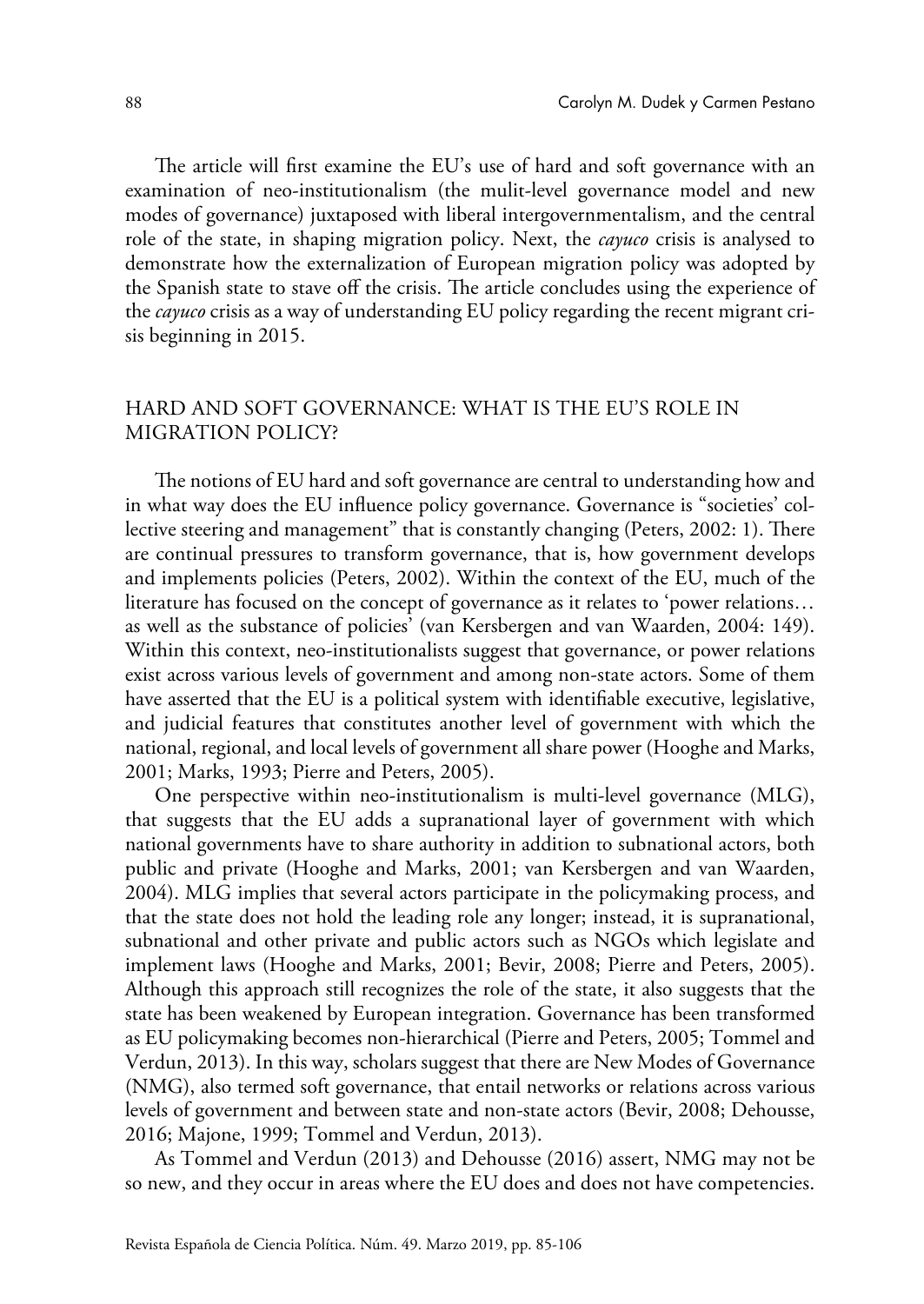Whichever term of NMG is used, the underlying idea is that coercion is not the center of EU policymaking and implementation, but rather cooperation and sharing of ideas, thus, shifting policy competencies across different levels of government and among both state and non-state actors. Andy Smith (2003) asserts that the application of the MLG model needs to be improved with consideration of orders of change or 'the modification of policy instruments,' which refers to whether policy change is superficial or more far reaching. (Smith, 2003: 624). In the *cayuco* crisis we witness a far reaching order of change with the implementation of significantly new policy instruments including: the actions of Frontex, with the support of member states, and the creation of agreements with third party countries, demonstrate a departure from the past, making the *cayuco* crisis a useful case to utilize the lens of MLG and NMG.

A competing perspective, the state-centric or liberal intergovernmentalist perspective, asserts that states remain central to governance within the EU as European integration is seen as a succession of bargains among states acting in their rational self-interest (Moravcsik, 2001; 1994). This model implies that member states remain the key actors within the European context and policy-making. Thus, there is a hierarchical order and member states remain central actors.

According to both theoretical perspectives, governance can be defined as 'where power lies in the EU system…*and* power is the capacity of actors to obtain decisions that are in line with their preferences' (Graziano and Halpern, 2016: 2). Within the context of migration policy in the EU, there is an ongoing debate regarding which of these perspectives, neo-institutionalist or liberal intergovernmentalist, defines more accurately which level or levels of government, is most involved in the governance of EU migration policy or whose preferences shape decisions including policies and policy outcomes.

The issue about hard and soft governance is related to the question about where power lies. Soft governance refers to "non-coercive and informal modes of governance" or NMG, that is, the open method of coordination or relations within policy networks, which tends to be non-hierarchical and voluntary (Dehousse, 2016; Graziano and Halpern, 2016). On the other hand, hard governance is much more coercive, whereby the EU uses hard law instruments to force policy compliance (Dehousse, 2016; Graziano and Halpern, 2016). Hard governance includes Commission initiatives as well as EU legislation. EU hard governance implies a weakening of the state, whereas soft governance can imply a strengthening of both the EU and the state, and does not necessarily mean a weakening of the state or a zero sum relationship as some models suggest (Marks, 1993).

The single market and the need for the free movement of people and goods to achieve it, became a fundamental policy area of the EU. However, the movement of people across borders had been a central policy area of the state, which the EU also needed to regulate (Guiraudon, 2000). The basis of EU hard governance, as it relates to migration policy, begins with the incorporation of the Schengen Agreement into the EU legal framework by the Treaty of Amsterdam of 1997. As a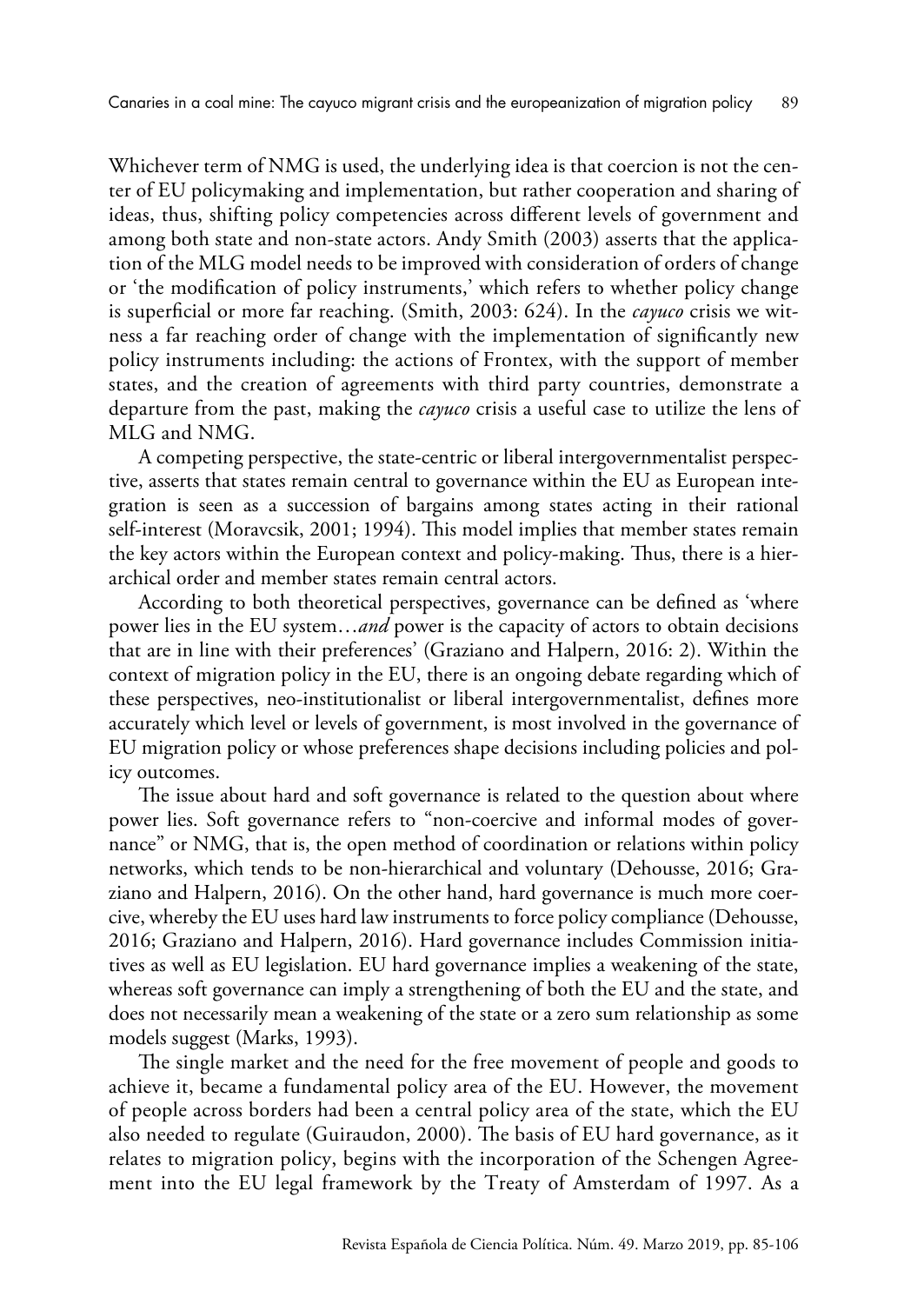result, the EU has been given more authority in the area of migration. Questions regarding border control, immigration and visas had been historically the purview of national governments (Guiraudon, 2000); after the Treaty of Amsterdam, however, the responsibility for migration control has become "multi-level" with the EU playing a new role in immigration, visa and asylum policies (Carrera and Allsopp, 2018; Guiraudon, 2000). The backdrop of Schengen was the goal of the completion of the single market; this included the dissolution of internal borders which, in turn, required control of external borders (Cornelisse, 2014). To facilitate binding rules for cooperation, the Schengen Agreement included: "Common standards applying to people crossing the external borders of the EU Member States, harmonisation of the conditions of entry and the rules on visas for short stays, enhanced police cooperation, […] stronger judicial cooperation through a faster extradition system and transfer of enforcement of criminal judgments" (European Commission, 2010: 1).

Although Schengen was intended to promote an EU-wide approach to immigration issues, regarding migration and asylum, the policies of member states, as well as lower levels of government, as well as non-governmental actors working across all levels of government have shaped immigration policy and practice (Guiraudon, 2000). As Cornelisse points out, Schengen faces "structural inequalities and asymmetric shocks". The structural inequality is that geographic location and condition of borders (maritime, rugged mountains), has an impact on migration patterns, not all member states have islands off the coast of Africa as Spain and Italy do. Moreover, as southern Europe faces greater pressures of migration, there is an asymmetry in the occurrence of migration or "shock" (2014: 12). Thus, although one could argue that Schengen created hard governance shaping EU migration policy, member states remain of central importance in the protection of their own borders and the implementation of the policy standards the EU sets forth.

As for soft governance, it can be found in EU policy prescriptions and member state best practices shared within EU policy networks. Examples of soft mechanisms regarding migration policy might include the Tampere Council of 1999 or the functioning of Frontex. The Tampere Council was a special meeting held focusing on the creation of "an area of freedom, security and justice in the European Union" (European Parliament, 1999). Key policy prescriptions coming out of this meeting included: promoting development programs in the country of origin to stop migration at its source and a broader strategy to address illegal immigration recommending readmission agreements with countries of origin (European Council, 1999). Also emerging from the Tampere Council was the recognition of the need to have greater coordination among members states as it relates to controlling the EU's external borders (Mungiano, 2013). Although member states are the main actors within Frontex, the EU facilitates negotiations among member states and does create an atmosphere of intergovernmental cooperation in which both member states and EU institutions together were responsible for the creation of Frontex (Mungiano, 2013). Frontex has created an opportunity for networks to be formed among experts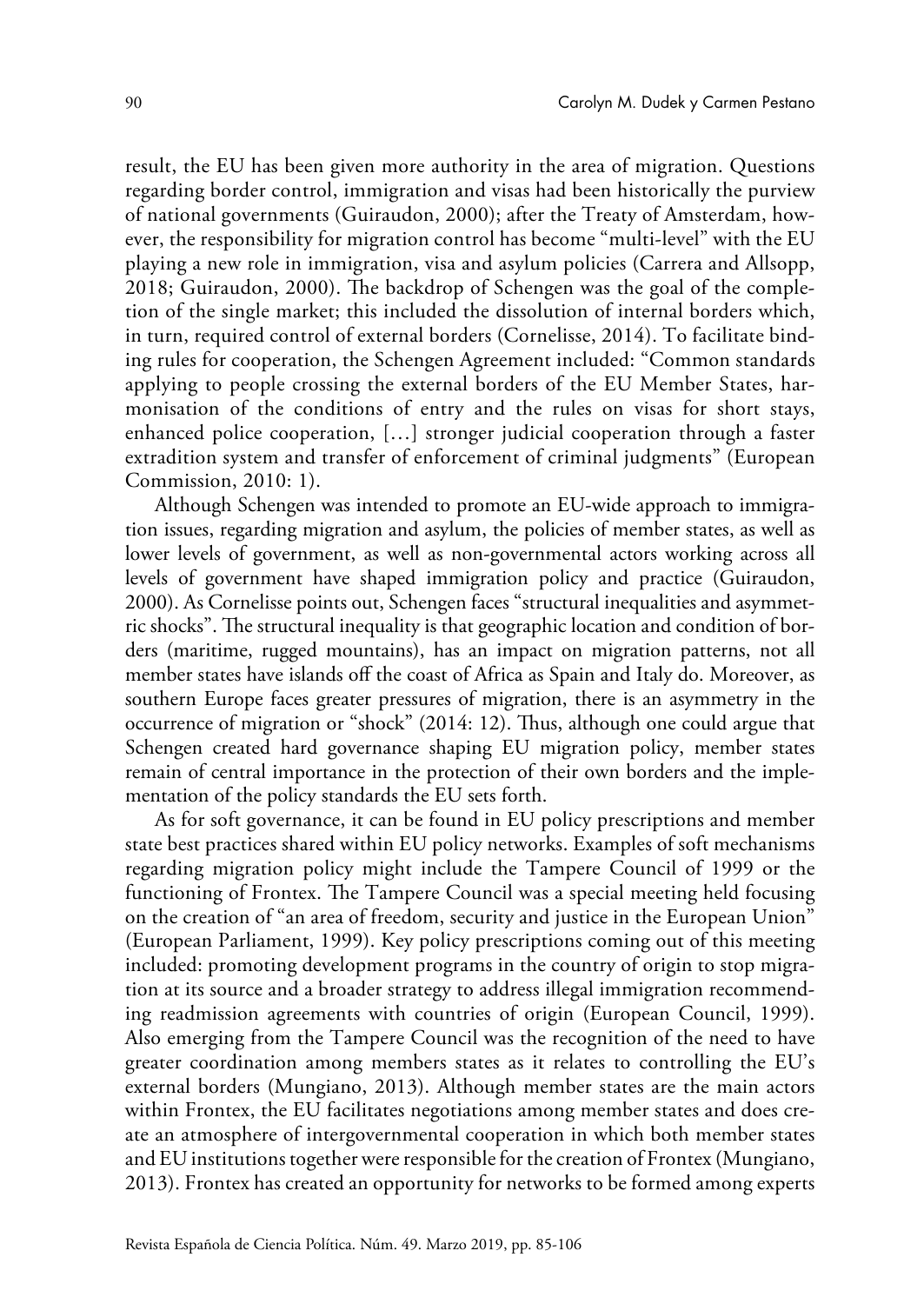across member states in the field of border controls and interception of irregular migrants and smugglers and has facilitated dialogue and cooperation among member states for specific Frontex operations (interview with D. Godenau held on July 6, 2016; interview with a member of the of the National Police Force, held on August 11, 2016).

Related to hard and soft governance, one of the central questions within EU migration policy is whether or to what extent member states give authority to the EU (European Commission, 2010) . On one hand, some scholars assert that the EU has actually enhanced the role of the state and strengthened sovereignty in a way that fortifies a state's capacity to govern (Schain, 2009). On the other hand, applying some Europeanization literature, other scholars assert that EU law constrains the state with European rules and obligations, hard governance, such as Schengen, that must be enforced (Menz, 2010; Rosenow, 2009). Europeanization literature, which is quite diverse, generally suggests that the EU has a role in shaping domestic politics creating policy convergence across Europe using both hard and soft governance (Bach *et al*., 2015; Green Cowles *et al*., 2001; Menz, 2010; Radaelli, 2000). Radaelli's (2000) exploration of Europeanization literature defines Europeanization as

Processes of (a)construction (b) diffusion (c) institutionalization of formal and informal rule, procedures, policy paradigms, styles, 'ways of doing things' and shared beliefs and norms which are first defined and consolidated in the making of EU decisions and then incorporated in the logic of domestic discourse, identities, political structures and public policies (p. 4).

Similar to the "second–image reversed" idea which suggests the international system impacts domestic politics and viceversa, the EU influences what policies member states adopt, and member states contribute to the shaping of EU policy (Gourevitch, 1978; Radealli, 2000). If the EU is strengthening the role of the state in migration policy and/or shaping migration policy, the concepts of EU hard and soft governance are central to understand how migration policy is shaped within member states and in the EU. Is the EU able to use coercive (hard) or non-coercive (soft) mechanisms to influence member states and subsequently shape the governance of migration policy? In the context of the *cayuco* crisis, what was the role of the EU in shaping migration policy implementation and governance in the Canary Islands: hard or soft governance?

#### THE *CAYUCO* CRISIS

Prior to the *cayuco* crisis, African irregular migrants began arriving on small wooden fishing boats called *pateras*. The first *patera* arrived at Fuerteventura, one of the Eastern islands, in 1994 with two Saharawis on board. *Pateras* are very light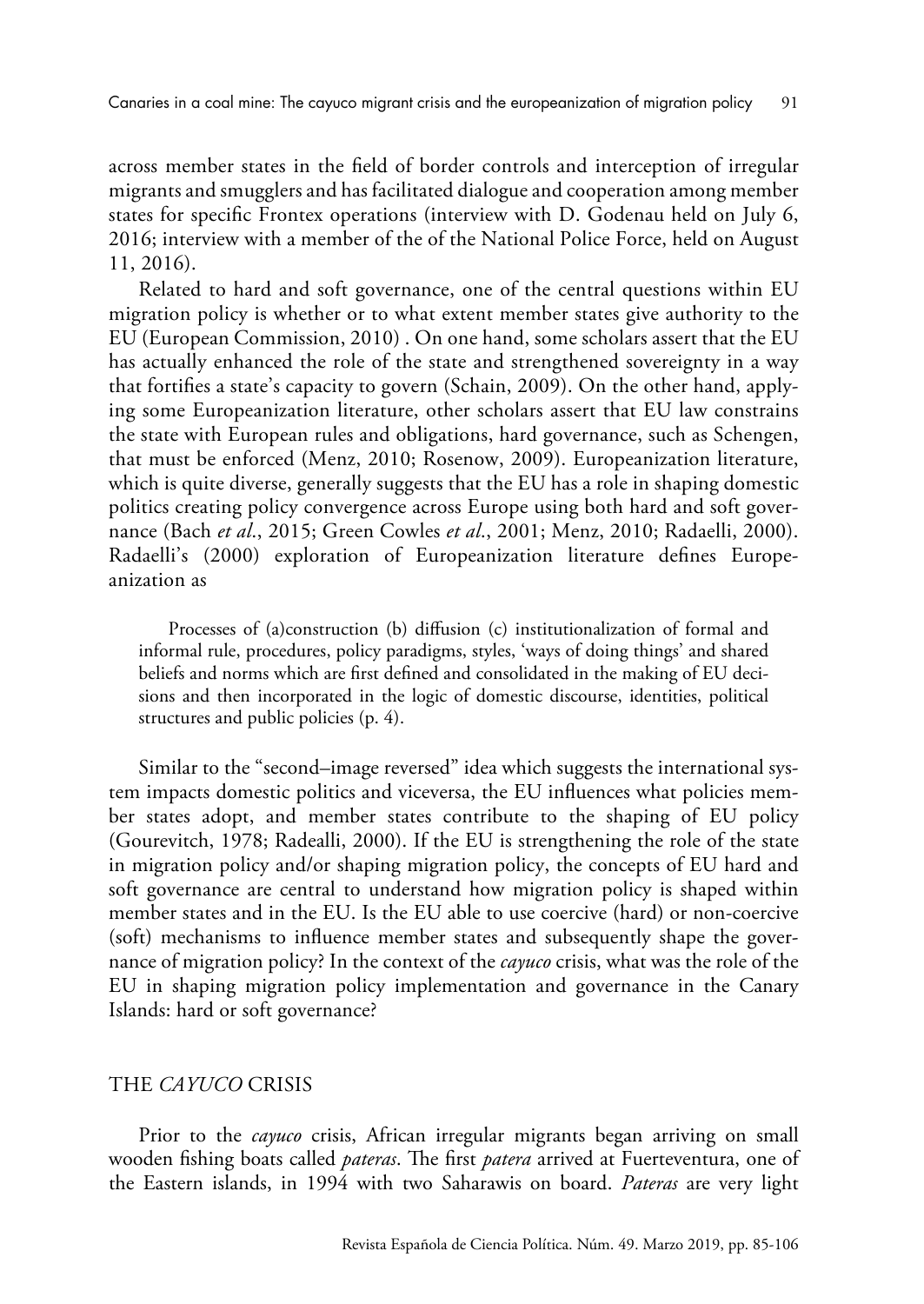fishing boats that can barely float in waters with strong ocean currents. The number of *pateras* increased as more migrants risked their lives on the perilous journey to the Canary Islands. The situation worsened as smugglers overloaded the boats. Travelers faced conditions of hypothermia, dehydration, disease and overcrowding (Amnesty International, 2006; Castellano, 2016). Because *pateras* were small boats and the number of migrants was not very large, the processing and integration of immigrants into Canary society was not particularly problematic. Until 2000, immigrants were Saharawis and, since there was no government in Western Sahara with whom to negotiate a repatriation agreement, they stayed in the islands.

The challenging surge of migration began after 2000, when *cayucos,* larger boats, started to arrive to the Canary shores and the number of migrants increased steadily (Interview with J. Naranjo, held on September 30, 2016)**.** One of the reasons for increased immigration to the Canary Islands in the 90s and 2000s was that Europe had helped to re-enforce the northern enclaves, namely the borders of Ceuta and Melilla in Morocco, as well as the Strait of Gibraltar (Finotelli, 2018; interview with D. Godenau, held on July 6, 2016)**.** As a consequence, migrants were searching for an alternative route to enter Europe.

In response to increased migration to the Canaries, many irregular immigrants were sent to the Spanish peninsula. For instance, the mayor of Las Palmas de Gran Canaria at that time, Jose Manuel Soria, began sending unidentified or un-deportable migrants to mainland Spain (interview with J. Naranjo, held onSeptember 30, 2016)**.** This became known as the "Soria doctrine." It consisted in sending migrants living on the streets of the municipality of Las Palmas de Gran Canaria to Madrid, so they could be closer to their embassies, in the hope that this would facilitate the normalization of their legal status in Spain or allow them to travel to other European countries<sup>3</sup>.

By 2006, the number of immigrants overwhelmed the Island's border enforcement and the retention centres where migrants are usually housed. Throughout the 90s, the total number of migrants who had reached the Canary Islands' shores was 1000, but in 2006 the number of irregular entries peaked at 31 678 (Ministerio del Interior, 2016). From 2006 to 2009, irregular immigration to the Canary Islands experienced an upsurge. Chart 1 shows the number of undocumented irregular migrants who arrived to the Canary Islands. Note the increased number between 2006 and 2009 during the crisis and a slight uptick in 2015 and 2016 at the beginning of the recent European-wide migrant crisis.

<sup>3.</sup> ABC. 2002. «El PSOE adopta la "doctrina Soria" sobre el traslado de inmigrantes irregulares». Available at:<https://bit.ly/2BZHUIr>.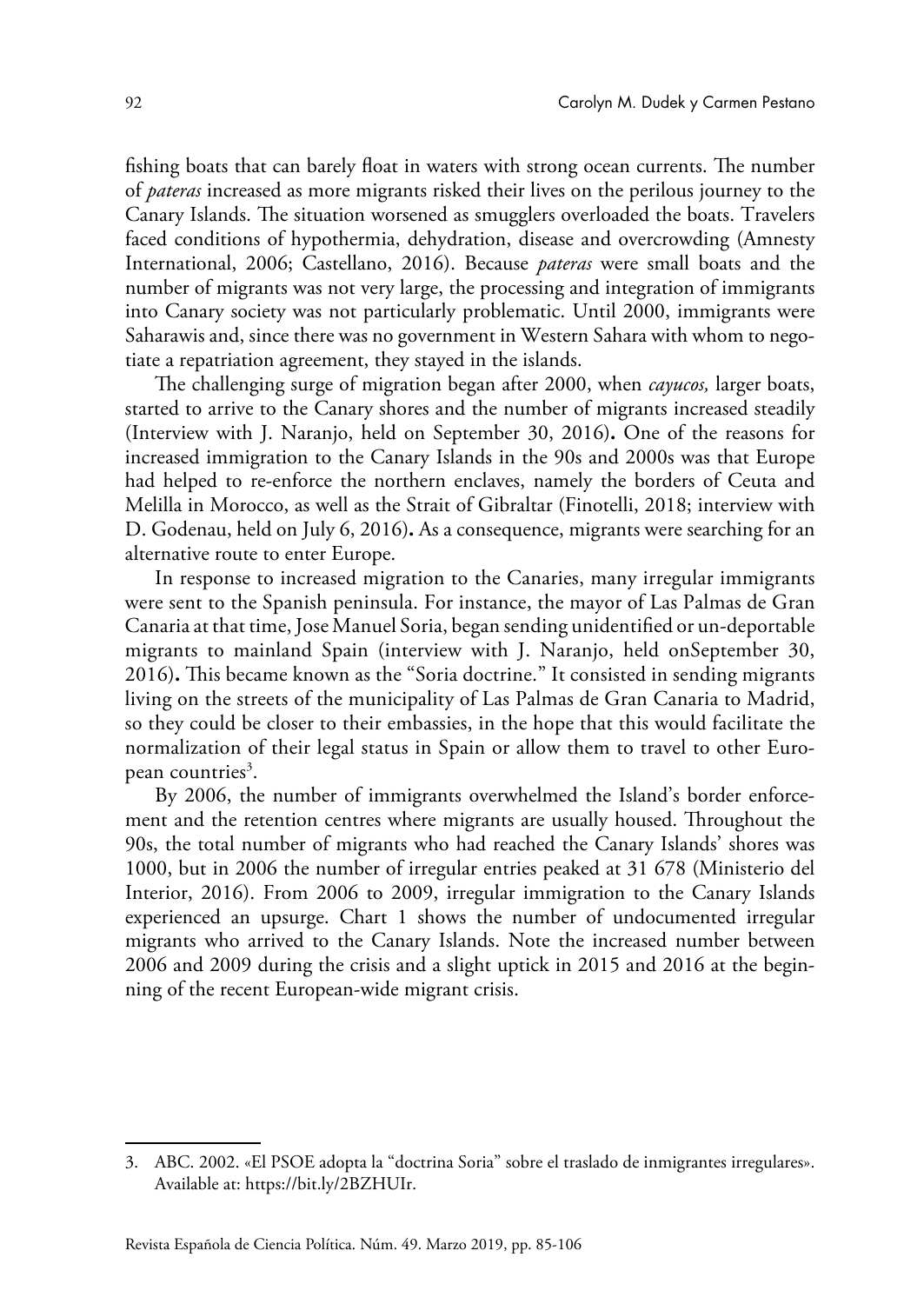Canaries in a coal mine: The cayuco migrant crisis and the europeanization of migration policy 93



CHART <sub>L</sub> Number of irregular entries to the Canary Islands

*Sources:* Own elaboration with data from Ministerio del Interior: *Inmigración irregular: balance 2015. Lucha contra la inmigración irregular* [available at:<https://bit.ly/2tRJZmH>]; *Inmigración irregular: balance 2016. Lucha contra la inmigración irregular* [available at: [https://bit.ly/2T8i6nO\]](https://bit.ly/2T8i6nO); *Inmigración irregular: informe semanal del 25 a 31 de diciembre. Lucha contra la inmigración irregular* [available at: [https://bit.ly/2n5zcko\]](https://bit.ly/2n5zcko).

# SOLVING THE *CAYUCO* CRISIS

Irregular migrants fall under EU legislation, specifically Schengen as already mentioned, as well as Spanish legislation. The act that lays out the status, rights and duties of migrants in Spain is the Organic Law 2/2009 on the Rights and Freedoms of Foreigners in Spain and their Social Integration, commonly referred to as the Spanish Aliens Act $^4$ . It establishes the framework for the treatment of irregular migrants, regulates foreigners' rights and duties in Spain and contains principles that seek to

<sup>4.</sup> Ley Orgánica 2/2009, de 11 de diciembre, sobre derechos y libertades de los extranjeros en España y su integración social.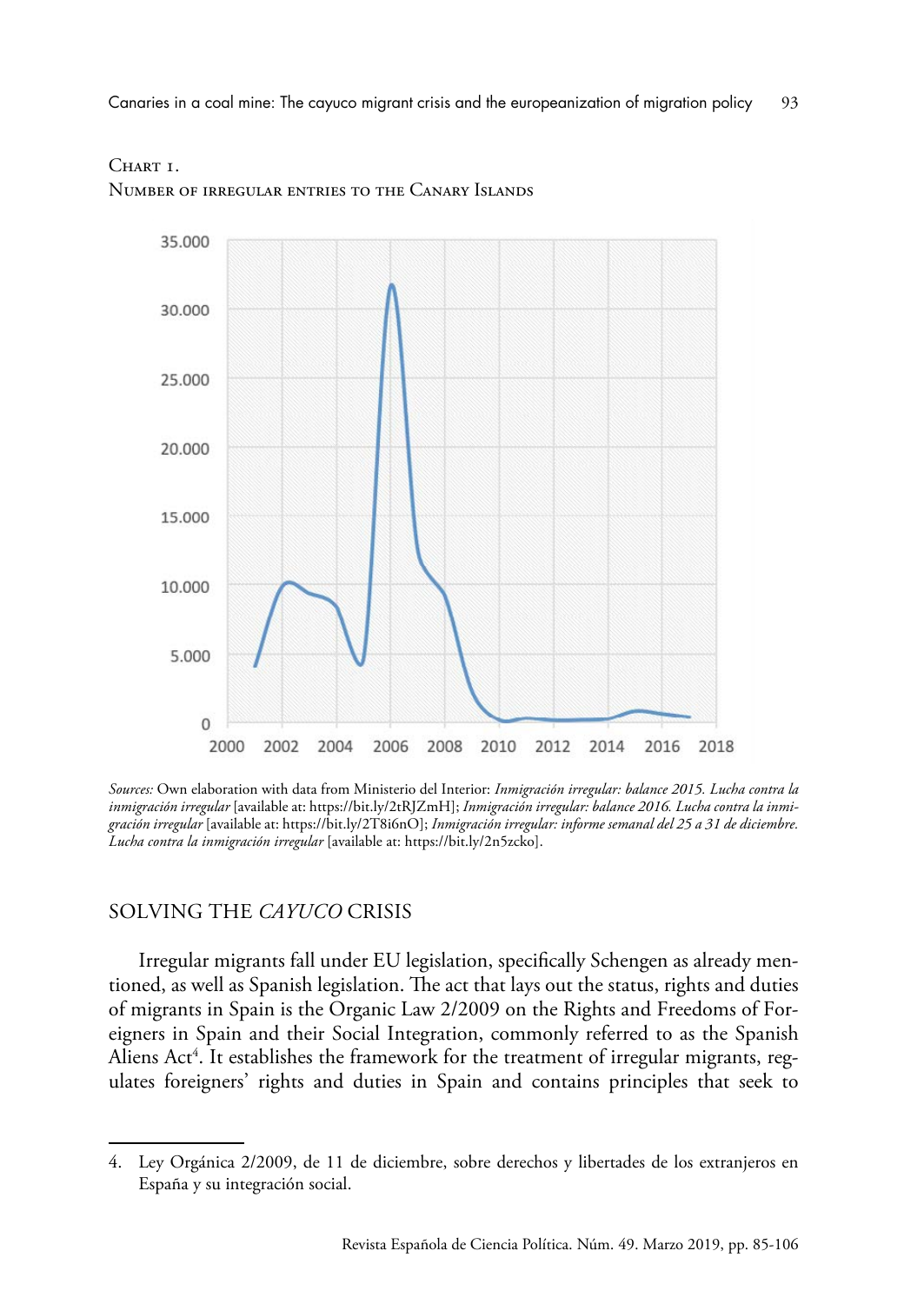promote legal immigration, with the goal of restricting to a minimum the entry of irregular migrants. It offers opportunities to immigrants established in Spanish territory in irregular conditions to normalize their situation. As a general rule, this law establishes the recognition of the rights granted by the Spanish Constitution, international treaties interpreted in accordance with the Universal Declaration of Human Rights, and other existing treaties on citizens' rights. Thus, although one could argue that Schengen has placed parameters on Spain's immigration policy, the Aliens Act is a law the Spanish state put into place to establish Spanish rules and norms of immigration beyond the general framework of Schengen. In this way, one might assume that EU hard governance is at work holding Spain accountable for the appropriate treatment of migrants.

During the *cayuco* crisis, EU soft governance was also applied, which included support by member states via Frontex and also promoting the EU's externalization of migration policy (Triandafyllidou, 2014). Externalization of migration policy as prescribed at the Tampere Council included Spain's adoption of Plan Africa and its signing of repatriation agreements with several African countries including: Algeria, Morocco, Senegal, Mauritania, Gambia, Guinea, Mali and Ghana<sup>5</sup>. EU soft governance, was able to strengthen the central role of the state in dealing with the crisis and achieve Spain's preferences, stopping the migration, as liberal intergovernmentalists assert.

The *cayuco* crisis was resolved through the coordinated action of multiple levels of governments and assistance from NGOs. The institutional framework that structures the governance of migration policy in Spain includes both the national and regional levels of government. National government, under the Spanish Ministry of the Interior, handles security, detention of migrants in the high seas, identification, possible repatriation and the management of retention centres (Frontex, 2017). The Ministry of Employment and Social Security is in charge of implementing migration policy and integration of migrants in Spanish society (Global Detention Project, 2016). At the regional level, the Autonomous Communities (ACs), are responsible for unaccompanied minors, whereas the integration of migrants into Canary society belongs to the municipality, the lowest level of government. ACs have the legal responsibility of placing and integrating minors after their identification, and become the AC's responsibility and are under the jurisdiction of the regional department of protection of minors (Asín Cabrera, 2007). Most unaccompanied minors remain in the islands because of the complexities associated with the repatriation process or displacement of unaccompanied minors to another AC (*ibid.* 2007).

On May 21<sup>st</sup> 2006, in the midst of the *cayuco* crisis, the Canary Islands government requested the Spanish government to 'armor the coast' and in response Spain

<sup>5.</sup> BBC. 2007. «Spain begins anti-migration ads». Available at: [http://news.bbc.co.uk/2/hi/](http://news.bbc.co.uk/2/hi/africa/7004139.stm) [africa/7004139.stm](http://news.bbc.co.uk/2/hi/africa/7004139.stm)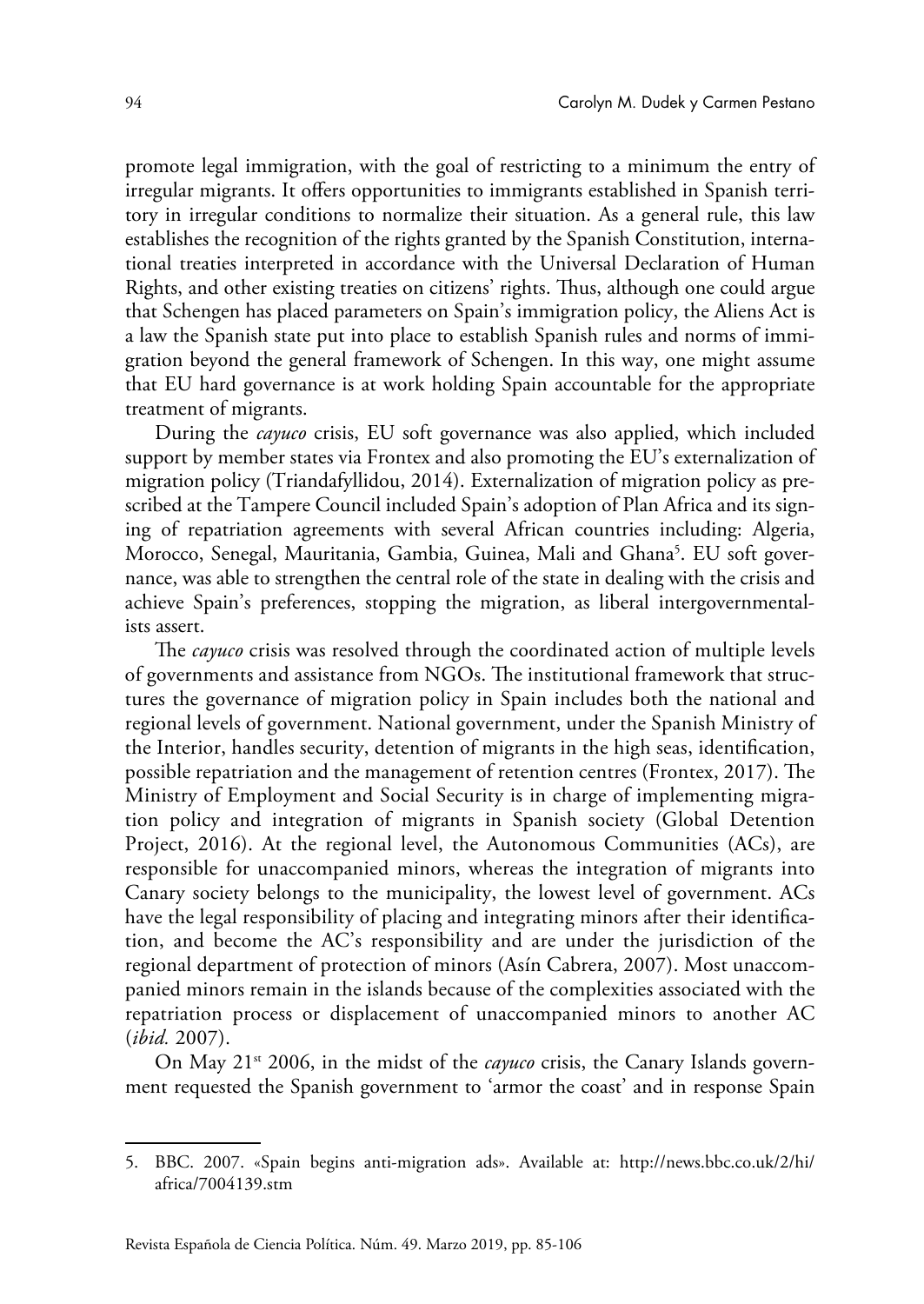called for an emergency fund from the European Union<sup>6</sup>. The next day, the Vice-President of Spain, María Teresa Fernández de la Vega, travelled to Brussels to ask for help in controlling irregular migration and securing Spain's Southern border7 .

 The EU's response, however, was slow and member states such as Germany and the Netherlands blamed the surge of irregular migrants on Spain's poor management of their borders in 2005, whereby 600 000 irregular migrants were allowed to enter (Monar, 2007). Spain argued that migrants were coming from Francophone African countries trying to reach France (Monar, 2007). In the end, Spain ended up receiving support from Italy, which was experiencing similar problems. Tensions and the lack of support from other member states highlights the north-south divide regarding migration policy and heavier pressures southern European countries face due to their geographic proximity to Africa, as well as their practices of normalizing the legal status of irregular migrants, which becomes a pull-factor for migrants (Finotelli, 2018; Monar, 2007).

In response to Spain's request, member states eventually supported Frontex providing assistance. Frontex was created in 2004 to ensure European norms on immigration and border management are followed according to standards of Integrated Border Management and the Charter of Fundamental Rights of the EU. Frontex lacks its own border guards and equipment, instead it relies on EU member states to deploy experts and equipment (Frontex, 2015). Frontex develops plans of action and conducts research by creating a workforce with officials from member states that exchange ideas in an informal setting or soft governance (Godenau and López Sala, 2016; Graziano and Halpern, 2016). The goal of voluntary coordination is to define common objectives and cognitive principles rather than achieving harmonization. According to Council Regulation No. 2007/2004, forming Frontex, article 4 states,

The responsibility for the control and surveillance of external borders lies with the Member States. The Agency (Frontex) should facilitate the application of existing and future Community measures relating to the management of external borders by ensuring the coordination of Member States, actions in the implementation of those measures (Council of the European Union, 2004:2).

Frontex's involvement in the *cayuco* crisis was really a test case since it was Frontex's first major joint aero maritime operation, HERA. The European Parliament passed two plans of action, HERA I and HERA II, signed in 2006. HERA I consisted of the assistance for surveillance duties in high seas and identification of migrants. It

<sup>6.</sup> El Mundo Agencias. 2006. «De la Vega viaja hoy a Bruselas para reclamar ayuda ante la crisis migratoria de Canarias». Available at: [http://www.elmundo.es/elmundo/2006/05/23/espana/1148357662.](http://www.elmundo.es/elmundo/2006/05/23/espana/1148357662.html) [html](http://www.elmundo.es/elmundo/2006/05/23/espana/1148357662.html).

<sup>7.</sup> Some scholars of MLG suggest that often times regional governments circumvent the state and interact directly with the EU (Hooghe and Marks, 2001), but in this instance, the state intervened at the request of the Autonomous Community, and sought assistance at the EU level.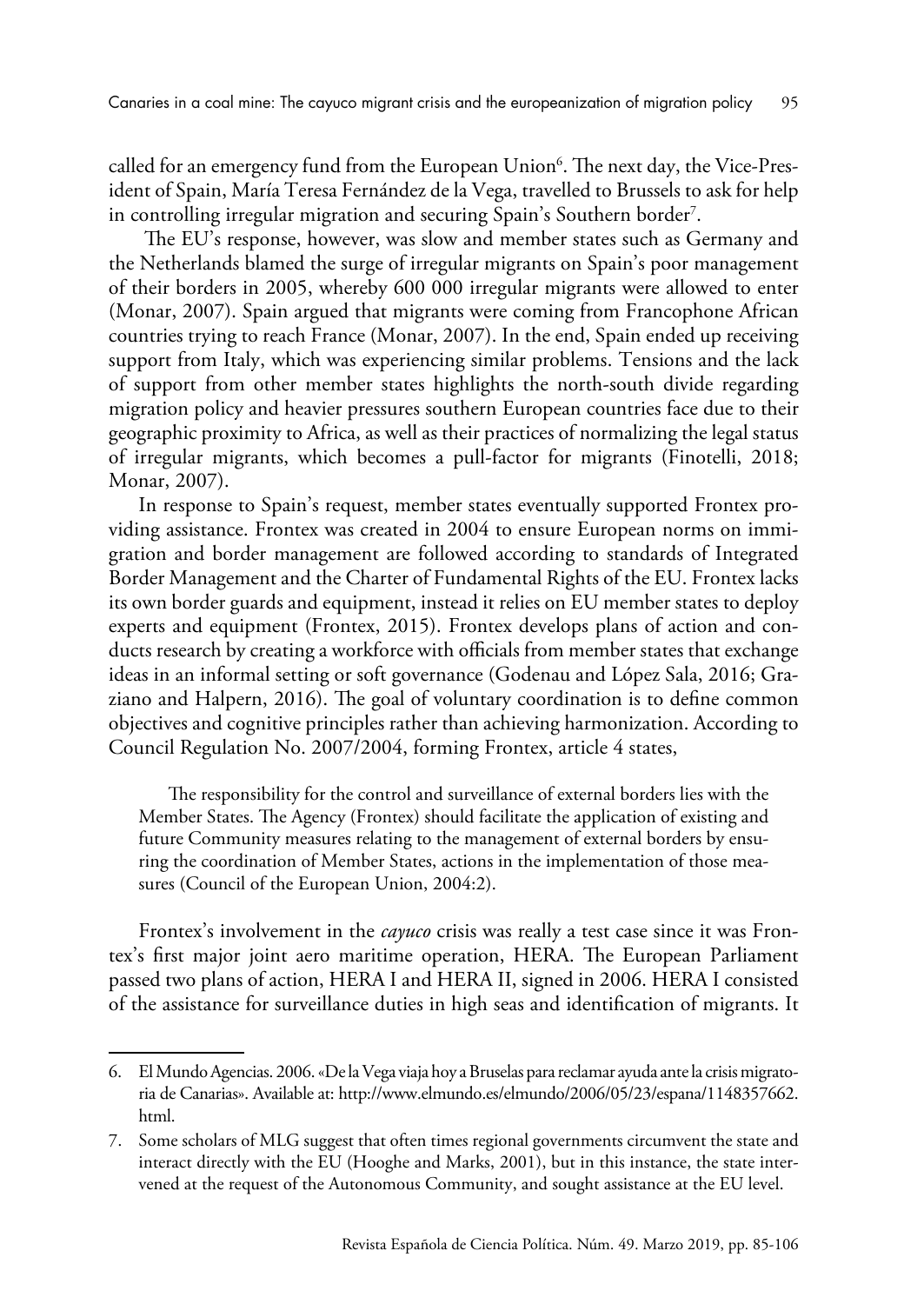began on July 17, 2006 when European countries sent nine experts —more were sent later— to the Canary Islands to help Spanish authorities identify migrants that had arrived through irregular channels (Frontex, 2006).

HERA II expanded efforts with the goal of improving the Spanish authority's sea surveillance. Beginning on August 11 2006, HERA II included several EU member states sending equipment in order to stop migrants from arriving to the islands. Frontex's intervention meant a significant decrease in migrants in a short amount of time. HERA I and II were successful because they accomplished the European Union goal, to secure its most southern border from irregular immigration. The Spanish government's Policía Nacional, working with experts from other countries and using more advanced equipment, managed to identify all 18 987 migrants that arrived to the islands between July 17, 2006 and December 10, 2006 (*ibid.*). HERA I and II, as a result of the information obtained in the interviewing process of migrants, also facilitated the detention of several smugglers in sub-Saharan Africa, hence decreasing the number of more potential irregular migrants (*ibid.*).

Frontex's actions are an example of soft governance and Europeanization. Spain maintains the competency to protect the integrity of its borders, but as more migrants poured into the islands or were dying at sea, the Spanish government thought it imperative to seek the assistance of EU and member state resources. Frontex was designed to create greater solidarity in the protection of Europe's borders and depends on the support of member states and their cooperation with one another (Frontex European Border and Coast Guard Agency, 2018). National contributions to Frontex are voluntary. Frontex's intervention and the cooperation of technical experts across several member states was a way for soft governance to allow several public and private actors to be part of the policymaking and implementation of border control and management and care of migrants in the Canary Islands, contributing to alleviating the crisis.

The EU does not require Frontex intervention and Frontex will only act at the behest and with the assistance of member states, thus hard governance does not apply to Frontex action, since there is no legal imperative. However, with member states cooperating via Frontex it created an opportunity for networks of policing forces from other EU countries, EU officials and Spanish policing forces to work together and share knowledge and practices in order to help stave off deaths at sea and to process migrants (Interview with D. Godenau, held on July 6, 2016; interview with a member of the National Police Force, held on August 11, 2016)**.** Here we see the Europeanization of managing border controls as networks of experts in the field were able to share best practices promoting diffusion of implementation ideas, and 'ways of doing things' that could be incorporated into public policy implementation (Radaelli, 2000).

# EU AND SPANISH MIGRATION POLICIES: FAILED HARD GOVERNANCE

Even with the application of Schengen and the constraints EU law places on Spanish migration laws, EU hard governance was not enough to keep Spain accountable to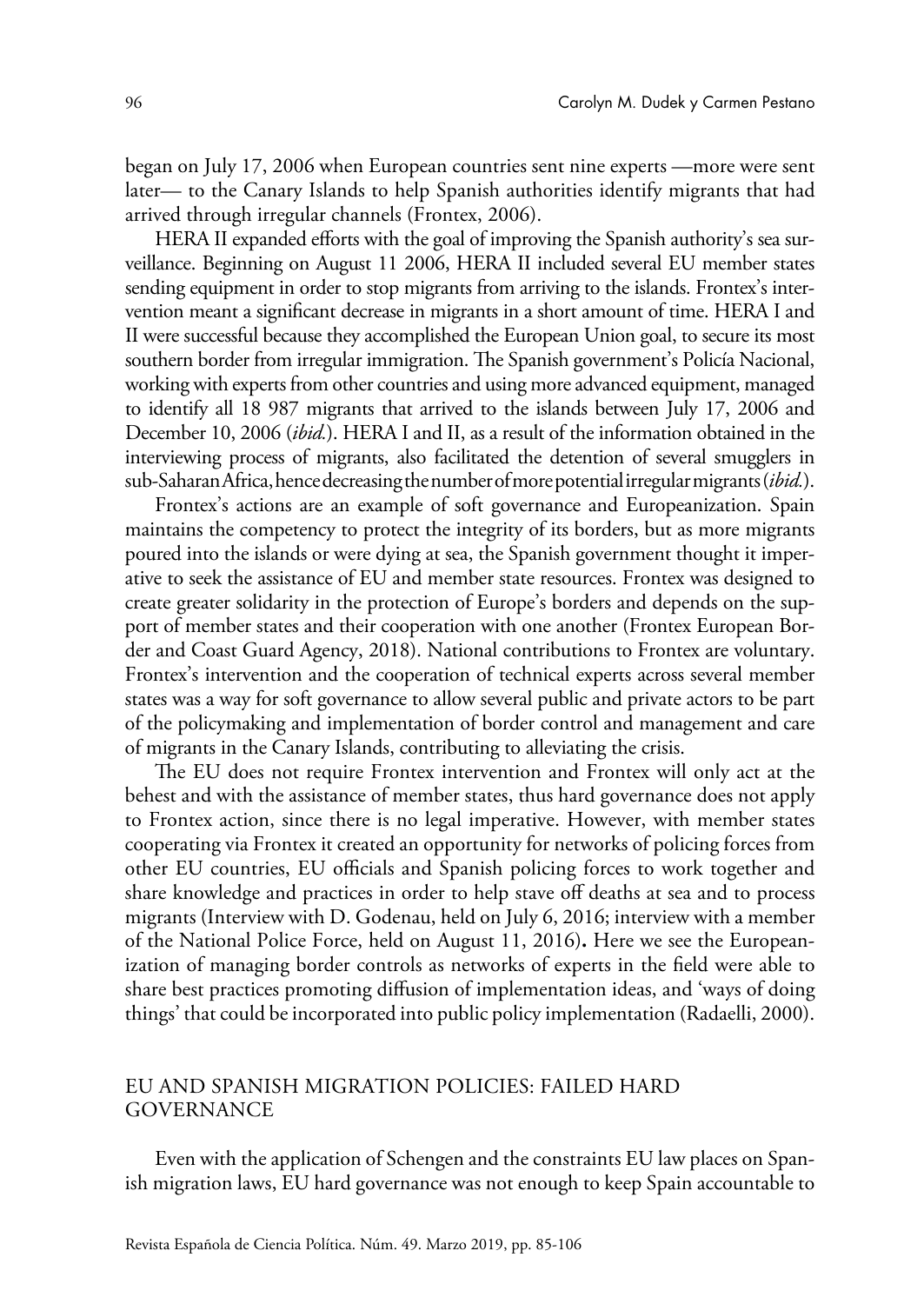its own laws or European ones. The implementation of the Spanish Alien's Act establishes the framework for the treatment of irregular immigrants in the Canary Islands. One of the responsibilities of the state in accordance with Spanish, EU and international laws is to provide retention centers for immigrants. In the Canary Islands there are three centers for migrants and national authorities set up another building to contend with the larger influx of migrants both before and after the *cayuco* crisis (Global Detention Project, 2016)**.** These are the Centers for Foreign Internment or Centros de Internamiento de Extranjeros (CIEs)*.* The national government adapted additional buildings during the crisis to become temporary CIEs: an abandoned terminal in Fuerteventura and a former prison in Tenerife (Global Detention Project, 2016). In accordance with the Spanish Alien's Act migrants could spend up to forty days at the CIEs until they sort out their legal status in Spain —the law was reformed in 2009 and increased this period to sixty days $^{\rm 8}$ . Within forty days, migrants had to qualify for refugee or asylum seeker status, or else they would be sent back to their countries of origin. Migrants are to be put in contact with attorneys to help them apply for asylum and possibly reunite with their families, through the process called family reunification<sup>9</sup>. If the nationality of a migrant is not clear, or if Spain has no repatriation agreement with the country, the migrants will be released from the detention centers and become the municipality's responsibility.

EU and Spanish law provide the framework within which the Spanish state should treat and process migrants. In this way, one might assume that EU hard governance is at work holding Spain accountable for the appropriate treatment of migrants. However, according to a report of Amnesty International in 2006 on the *cayuco* crisis, the rights of irregular migrants were violated (Amnesty International, 2006). The report denounced the Spanish state for not complying with EU law in accordance with the Charter of Fundamental Rights. Migrants were not informed about their situation once they arrived to the police station, the process of return, nor were they asked if they were at risk in their home countries. As an example, out of 6 908 people that arrived to Tenerife in January-June 2006, only 9 of them applied for asylum (Amnesty International, 2006). Many of them did not know that they could apply for political asylum claiming persecution because of racial or ethnic discrimination, war, homophobia and similar circumstances that certainly are a reality in their countries of origin (*ibid.*). Also, there was a significant language barrier for migrants. They had access to translators of French and English; however, most reported that their mother tongue was Wolof. Without adequate translators it became virtually impossible for them to understand their rights *(ibid.*).

<sup>8.</sup> (Ley Orgánica 4/2000, de 11 de enero, sobre derechos y libertades de los extranjeros en España y su integración social; Ley Orgánica 2/2009, de 11 de diciembre, sobre derechos y libertades de los extranjeros en España y su integración social.

<sup>9.</sup> Ley Orgánica 4/2000, de 11 de enero, sobre derechos y libertades de los extranjeros en España y su integración social.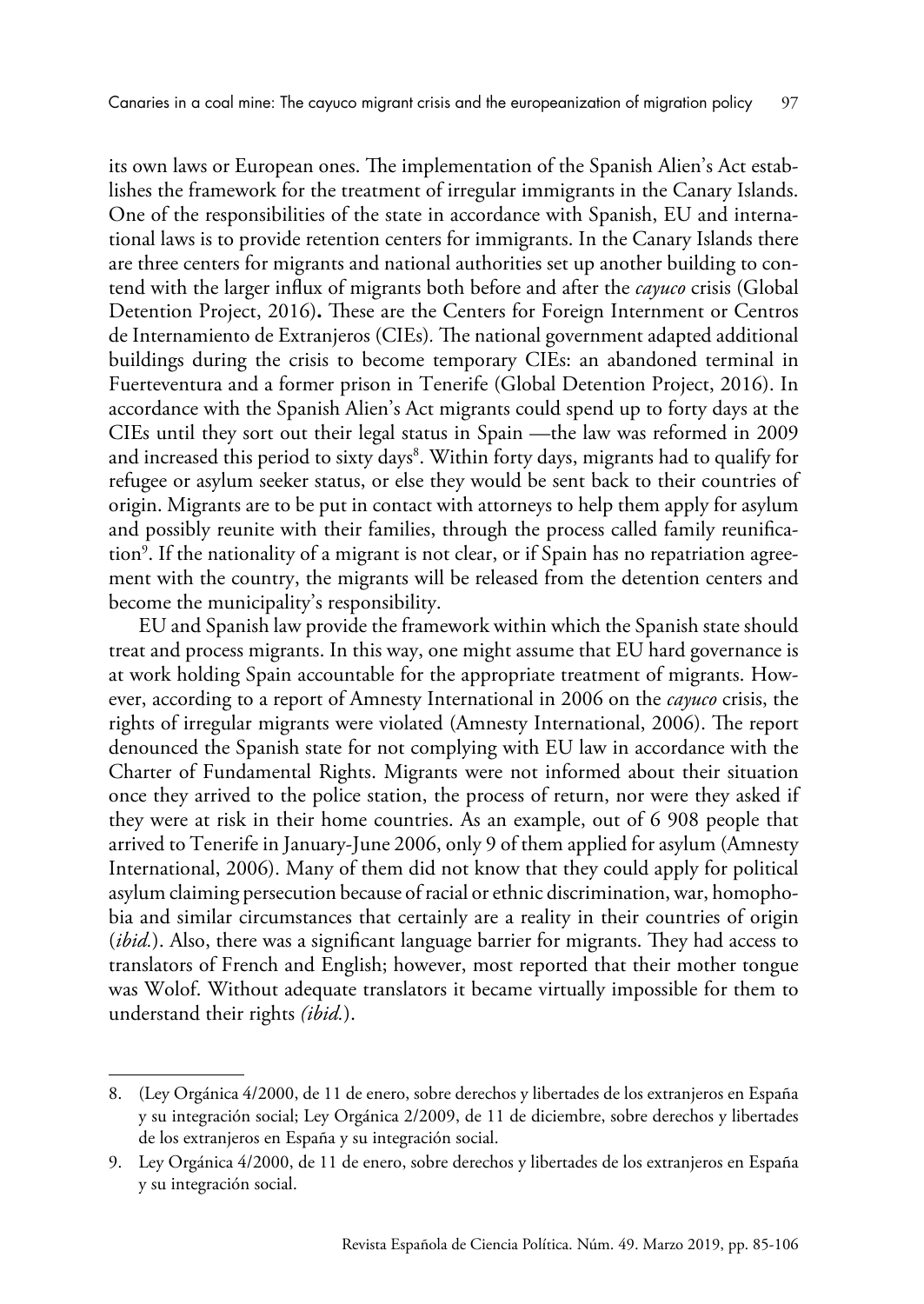Amnesty International (2006) also identified that there were not enough resources dedicated to identifying the migrants. It is a challenge for local authorities to guess their nationalities, since migrants might identify themselves more with a tribe or ethnicity that does not necessarily correspond with a state or government authority. Most migrants are identified as Senegalese, since it is in the interest of Spain to identify nationals of countries with which the Spanish government has repatriation treaties, such as Senegal. Furthermore, migrants were not put in contact with attorneys as soon as they arrived at the CIEs. Many migrants reported that they only met their attorneys on the day of the trial, and were not granted a translator (*ibid.*).

Thus, although the EU's hard governance set up parameters within which migrants must be treated, the Spanish government did not fully comply, but rather worked within their means or willingness to deal with the migrant crisis irrespective of meeting EU requirements. In this way, although hard governance is technically present, there is a lack of enforcement of EU law. Frontex was able to assist with capturing and processing migrants, but the care of migrants was left to the state and non-state actors such as the Spanish Red Cross and Caritas (a church sponsored organization). The Red Cross and Caritas took the lead in assisting migrants and providing health and social intervention, and yet certain migrant rights were still not fully protected, demonstrating a failure of EU hard governance, in part due to the lack of resources and EU oversight during the crisis. As has been demonstrated with the current crisis, similar issues regarding the violation of migrants' rights as the EU has limited oversight and mechanisms to force compliance on the ground. Examples of countries violating EU law include Germany's ignoring of the Dublin Agreement requiring registration at the country of origin and Hungary constructing a border wall with other member states.

# IMPORTANT SOFT POWER, THE EXTERNALIZATION OF EU MIGRATION POLICY

An integral part of decreasing the number of African migrants arriving to the Canary Islands shores was the externalization of EU migration policy (Triandafyllidou, 2014). In 1999, the externalization of EU migration policy found strong support from the European Council and at the Tampere meeting in 1999, "partnership with the country of origin" became a major goal of the Council regarding Common Asylum and Migration Policy (European Council, 1999). The Conclusions of the Tampere meeting supported the notion of co-development between the EU and third countries to improve conditions of underdeveloped areas that are the source of migration (European Council, 1999). Currently, the EU has an EU Emergency Trust Fund for Africa which implements the ideals of the Tampere Council meeting (European Commission, 2017).

Similar to the Tampere Council conclusions, Spain also created an Official Development Aid Plan referred to as Plan Africa. Plan Africa was a development program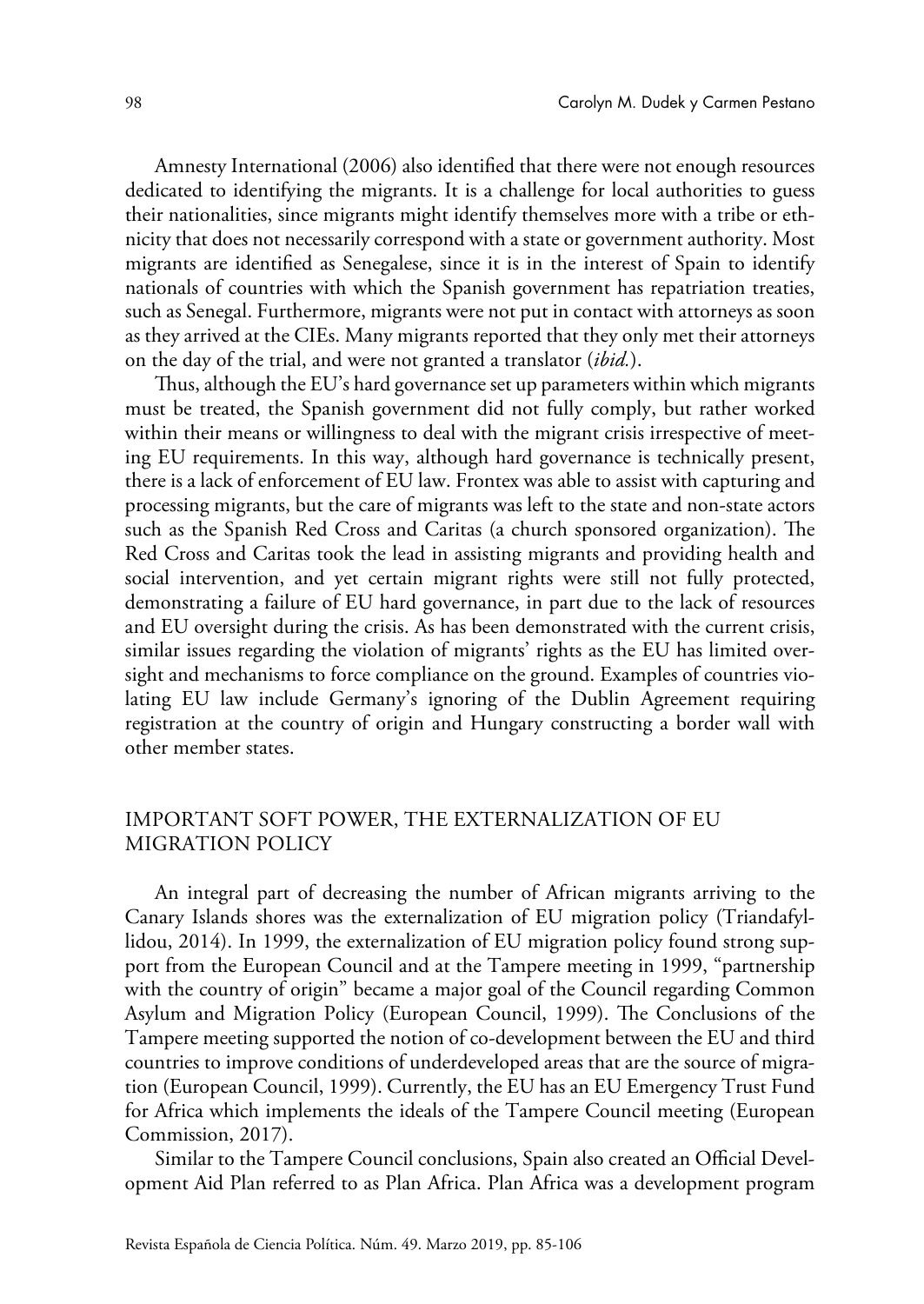with several migrants' home countries which included the opening of new embassies on the continent and the promotion of trade relations with the migrants' main countries of origin to improve their economies. Approved for 2006-2008, Plan Africa was not simply a development plan to improve living conditions in Saharan Africa, but a plan to increase Spanish influence in specific African countries, and to prevent irregular migration to the Canary Islands. The plan was based around seven objectives: contributing to the consolidation of democracy; fighting against poverty; promoting cooperation to regulate migration flows; participating in the development of an EU's strategy towards Africa; strengthening economic exchanges and encourage investment — especially in relation to energy security and hydrocarbons; encouraging cultural cooperation; and increasing the institutional presence of Spain (Alcalde, 2007)**.**

Mauritania's outcome with Plan Africa is particularly noteworthy since it was successful in its goal of stopping irregular migration. As part of Plan Africa, members of the Spanish National Police and another group of Spanish Civil Guards travelled to Mauritania to partner with a group of Mauritanian state policemen. In addition, Spain also assisted in strengthening the Mauritanian's national police providing some equipment<sup>10</sup>. All these measures had the goal of preventing migrants from departing the Mauritanian coast and/or stopping them at Mauritanian seas. Spain also invested over 150 million euros in Mauritania for different economic development plans.<sup>11</sup>

Plan Africa is a result of EU soft governance. Using the policy ideas of the Tampere Council and EU initiatives, Spain created a similar program to combat migration at its source using development and enhancing policing capabilities within the home countries of migrants. Plan Africa, coupled with assistance from Frontex were both sources of EU soft governance that strengthened the Spanish state's ability to stave off migration and to end the *cayuco* crisis. In the end, Spain was able to achieve its preferences, lessening migration, thus strengthening the states governance over migration supporting a more liberal-intergovernmentalist perspective as it relates to migration policy, but at the same time adopting EU policy prescriptions voluntarily or a Europeanization of EU governance using soft governance supporting the assertions of neo-institutionalists.

#### RELATION TO THE CURRENT CRISIS

The response to the *cayuco* crisis and its aftermath sheds light on how Europeanization of EU migration policy has been applied to the current migrant crisis, as well as how neo-institutional and liberal intergovernmental assertions relate to migration policy. The Spanish response to the *cayuco* crisis was Plan Africa, which

<sup>10.</sup> Peregil, Francisco. 2015. «Así se detuvo el éxodo de migrantes en cayucos desde África occidental», *EL PAÍS*. Available at:<https://bit.ly/2Ub8lSm>.

<sup>11.</sup> *Id*.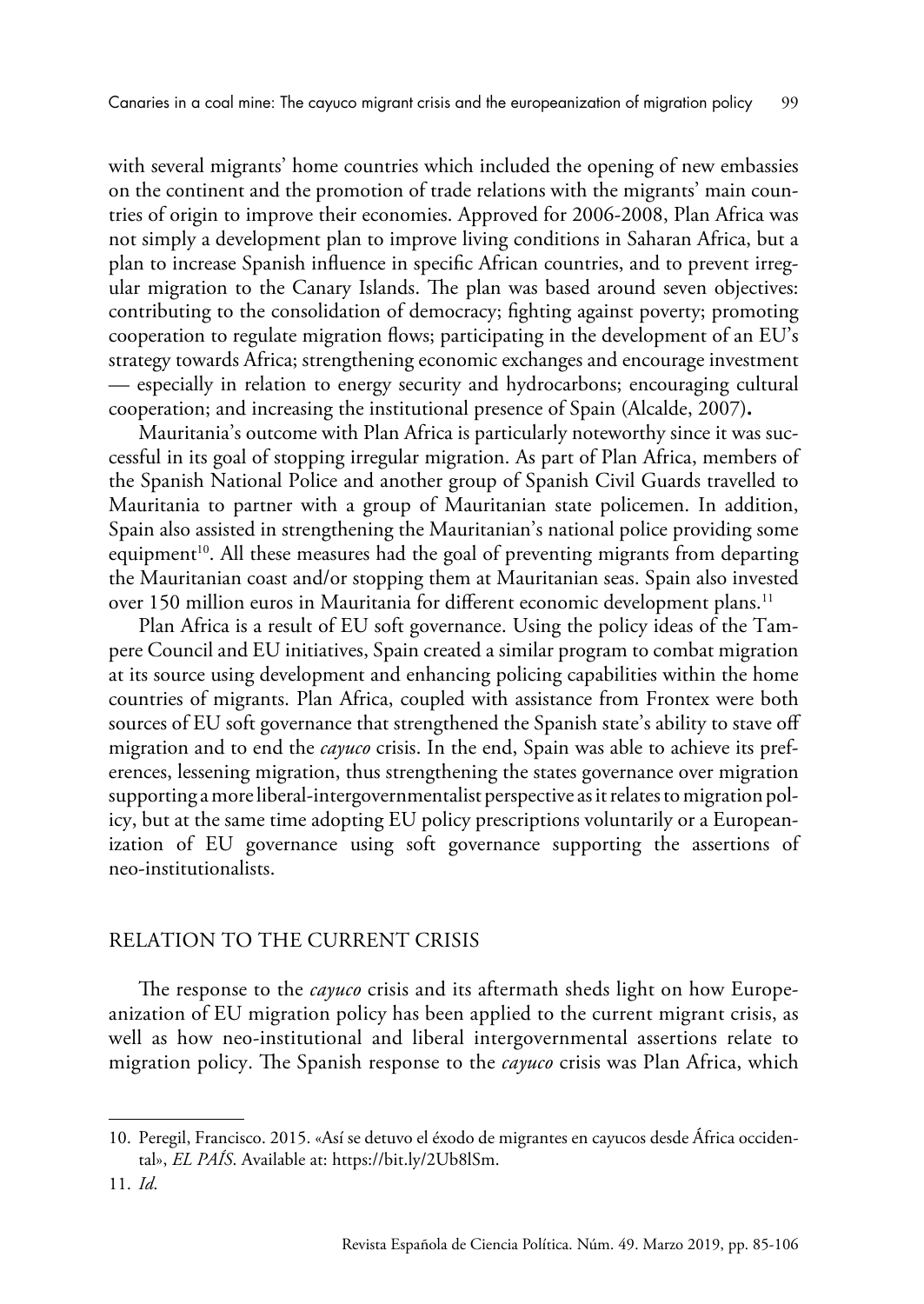clearly constituted a form of EU soft governance. Although the state remained the main actor, Spain adopted the EU policy prescriptions to set up a developmental program and a relationship with several African countries that were major countries of origin, such as Senegal and Mauritania. Likewise, in response to the migrant crisis that emerged in 2015 throughout Europe, the EU established an agreement with Turkey —the EU-Turkey Joint Action Plan and Turkey Facilitation— to stop migrants from leaving Turkish refugee camps. Unlike the Spanish Plan Africa, the agreement with Turkey was a European one, although made at the behest of Germany. This agreement provides financial assistance to Turkey to fund the refugee camps<sup>12</sup>. In addition, a "one-in one-out" system went into effect, whereby refugees from Turkish camps who were found entering Europe illegally would be sent back to Turkey and an equal number of people waiting in Turkish refugee camps and following the proper channels would be allowed into Europe. This migrant swap was meant to be a deterrent to adversely affect the "pull" factor for migrants. Since the countries of origin in the current crisis, in particular Syria, do not have functioning governments, the EU could not negotiate or send aid directly to them. At this time, the policy idea was similar as the one underlying Plan Africa, but it is an EU initiative at the behest of pressures from member states. The one-in one-out policy is akin to repatriation agreements that Spain signed in association with the aid of Plan Africa.

In addition, the EU has created regional trust funds to deal with both the influx of Syrian and African migration. The EU Regional Trust Fund in Response to the Syrian Crisis is voluntarily funded by twenty two member states and the EU, amounting to 1.4 billion euro to assist refugees in Jordan, Lebanon and Turkey with humanitarian and non-humanitarian needs such as "basic education and child protection, training and higher education, access to healthcare, infrastructure and economic opportunity" (European Commission, 2016). Likewise, the EU has set up an Africa Trust Fund which the EU and member states contribute to in order to promote development in the region, reducing the "push" factors of migration as well as improving the management of migration at the source.

In the current migrant crisis, we see in a sense the "double image reversed" and it being reflected back again. During the *cayuco* crisis the Spanish state adopted EU policy prescriptions and in the current crisis, states are calling on the EU to follow similar measures including providing aid at the source of migration in addition to member state financial contributions, and shoring up Europe's borders with Frontex, as was done during the *cayuco* crisis. Member states have remained central actors in the current crisis limiting a European response to a European problem that has "structural inequalities and asymmetric shocks" (Cornelisse, 2014: 12).

<sup>12.</sup> It began in 2015, when Turkey received 3 billion euros; this increased to 6 billion in 2016; payments continued until 2018.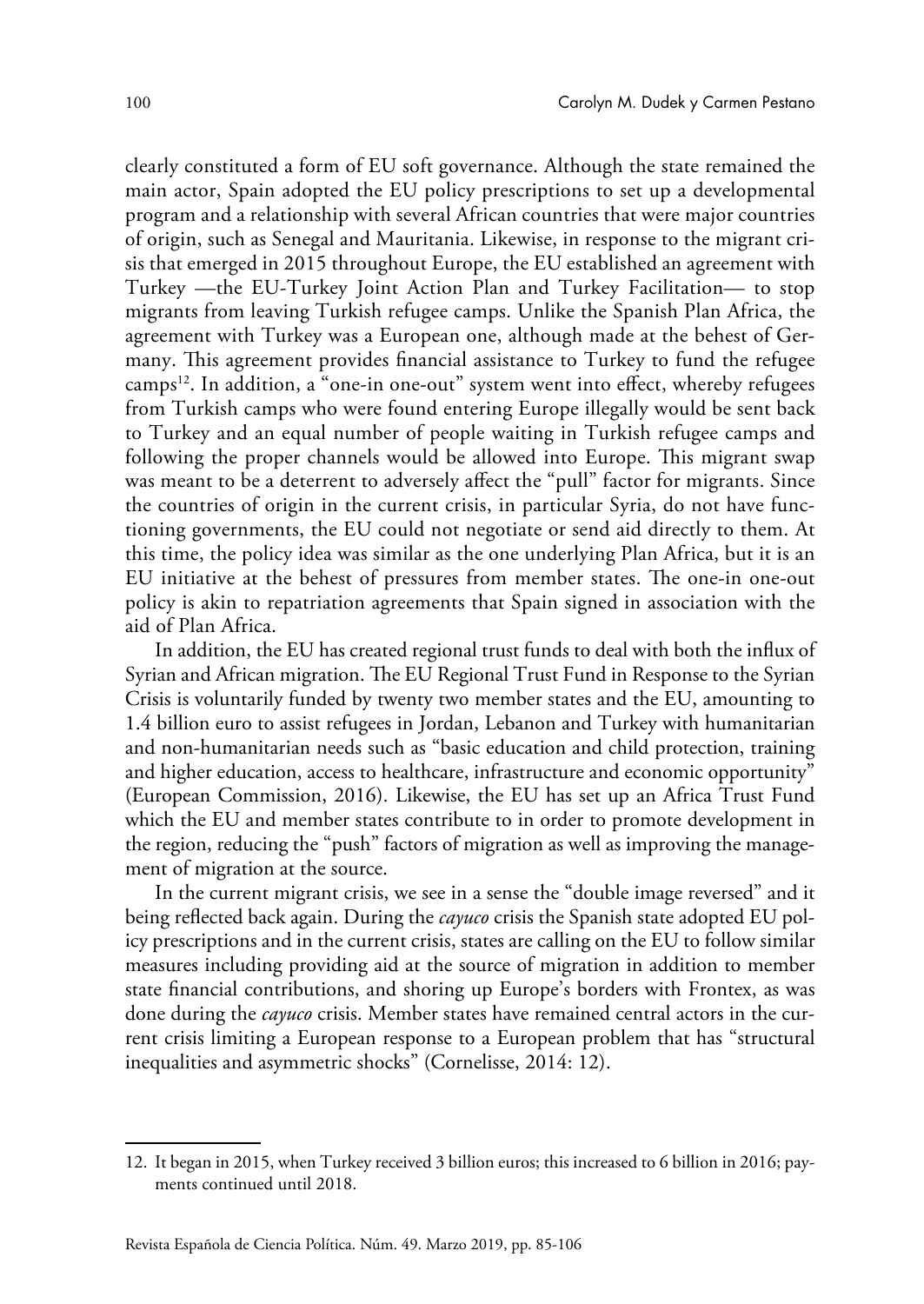Canaries in a coal mine: The cayuco migrant crisis and the europeanization of migration policy 101

## **CONCLUSION**

The *cayuco* crisis and its aftermath demonstrate how the EU can shape migration policy by utilizing both hard and soft governance mechanisms. During that crisis, Schengen and its requirements to create common standards to people crossing Europe's borders framed the parameters within which the Spanish government could act. However, with the lack of EU enforcement mechanisms and such a large influx of migrants in a short period of time, meeting the requirements of Schengen were not fully adhered to (Amnesty International, 2006). On the other hand, EU soft governance in accordance with ideals from the Tampere Council of 1999 and with the creation of Frontex assisted in staving off the migration crisis. The externalization of migration policy, that was adopted from EU practices first espoused in the Tampere Council in 1999, helped shape the response to the stark increase in immigrants to the Canary Islands. Spain implemented repatriation agreements coordinated policing efforts with African countries and provided development programs, and was thus able to stop immigration at its point of origin, which was its governance goal to stave off west African migration. In addition, Spain requested the assistance from Frontex, which is dependent on the will and contributions of other member states. The European policing and border control networks assisted in intercepting boats at sea and capturing smugglers (Member of National Police, interview, August 11 2016).

The *cayuco* crisis informs our understanding of how the EU can shape migration policy. Although Schengen with hard governance sets parameters for what member states can and cannot do regarding migration policy, it is also clear that member states do not always fulfil their legal obligations. However, soft governance, in the form of Plan Africa and Frontex intervention, became instrumental bringing an end to the *cayuco* crisis. The europeanization of migration policy, or the adoption by Spain of ideals that were initially EU policy prescriptions, including the externalization of migration policy, was voluntarily applied to the crisis. Thus, EU soft governance shaped Spain's response to the migration crisis as neo-instutitionalists would assert, but Spain remained the main actor as liberal intergovernmentalists claim.

Looking at the current migration crisis, EU member states and European institutions have followed a similar model to the one used in the *cayuco* crisis. First of all, Frontex has again been brought in to help migrants at sea and to secure Europe's maritime borders; second of all, the externalization of migration policy with an agreement with Turkey that is similar to Plan Africa, without the capability of dealing directly with the country of origin, namely Syria. Although the EU has attempted to implement quotas to more equitably spread the burden of immigration across Europe and to institute hard governance in the current migrant crisis, the EU has failed because it lacks mechanisms to enforce compliance while member states refuse to follow its mandates. Thus, states remain the main actors shaping implementation of migration policy, just as Spain did during the *cayuco* crisis.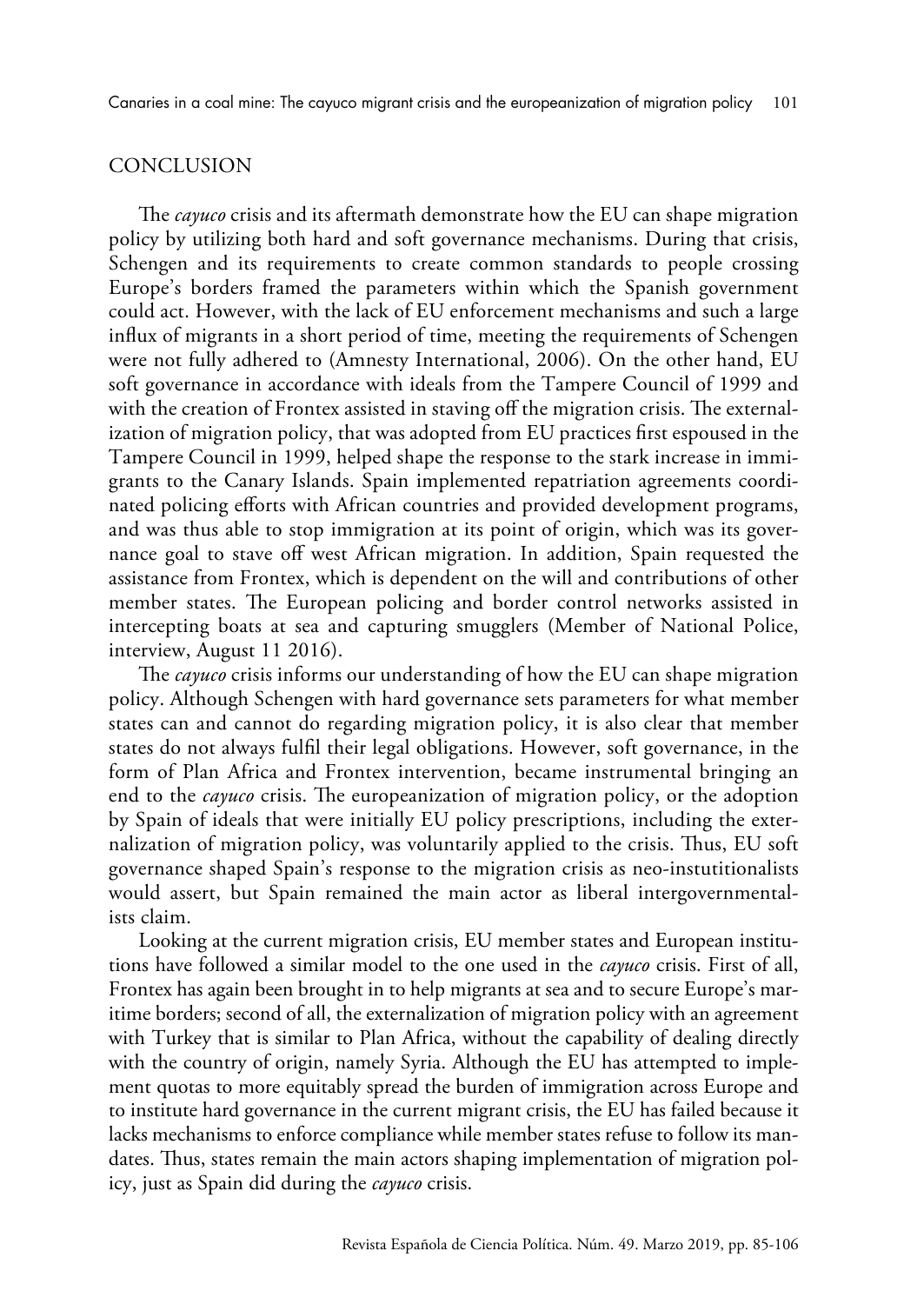As immigrants continue to come to Europe's shores, asymmetries of the impact between north and south will continue. However, the ideals from the Tampere Council, which shaped the response to the *cayuco* crisis and its positive outcome reducing immigration have inspired similar policies in the current crisis, suggesting that although member states continue asserting themselves, the soft governance of Europeanization does play an important role in the governance of migration policy across EU member states.

#### ACKNOWLEDGMENTS

The field research to complete this project was generously funded by Hofstra University's Faculty Research and Development Grant and the Bernard Firestone Fellowship for undergraduate research.

#### *References*

- Alcalde, Ana. 2007. "The Spanish Action Plan for Africa". *Review of African Political Economy*, 34 (111): 194-198.
- Amnesty International. 2006. «Los derechos de los extranjeros que llegan a las Islas Canarias siguen siendo vulnerados», en *Resultado de la misión de investigación de Amnistía Internacional.* London: Amnesty International.
- Asín Cabrera, María. 2007. «Menores extranjeros: artículo 92: menores extranjeros no acompañados. Artículo 93: desplazamiento temporal de menores extranjeros. Artículo 94: residencia del hijo de residente legal», en Margarita Isabel Ramos Quintana y Gloria Pilar Rojas Rivero (coords.), *Comentarios al Reglamento de extranjería*. Madrid: Lex Nova.
- Bach, Tobias., Eva Ruffing and Kutsal Yesilkagit. 2015. "The Differential Empowering Effects of Europeanization on the Autonomy of National Agencies", *Governance*, 28: 285-304. Available at: <https://doi.org/10.1111/gove.12087>.
- Bevir, Mark. 2008. "What is Governance? Key Concepts in Governance". Los Angeles: Sage.
- Buonanno, Laurie. 2017. "The European Migration Crisis", in Dinan, D., Nugent, N., Paterson, W. E. (eds.), *The European Union in Crisis*. London: Palgrave.
- Carrera, Sergio, Jennifer Allsopp. 2018. "The Irregular Immigration Policy Conundrum: Problematizing "effectiveness" as a frame for EU criminalization and expulsion policies", in Ripoll Servent, A., Trauner, F. (eds.), *The Routledge Handbook of Justice and Home Affairs Research*. New York: Routledge.
- Castellano, Nicolás. 2016. "20 años de inmigración en Canarias", *Cadena Ser.* Available at: [http://cadenaser.com/especiales/seccion/espana/2014/inmigracion-canarias/](http://cadenaser.com/especiales/seccion/espana/2014/inmigracion-canarias).
- Caviedes, Alexander. 2017. "European Immigration and Asylum Policy", in *The Routledge Handbook of European Public Policy*. New York: Routledge.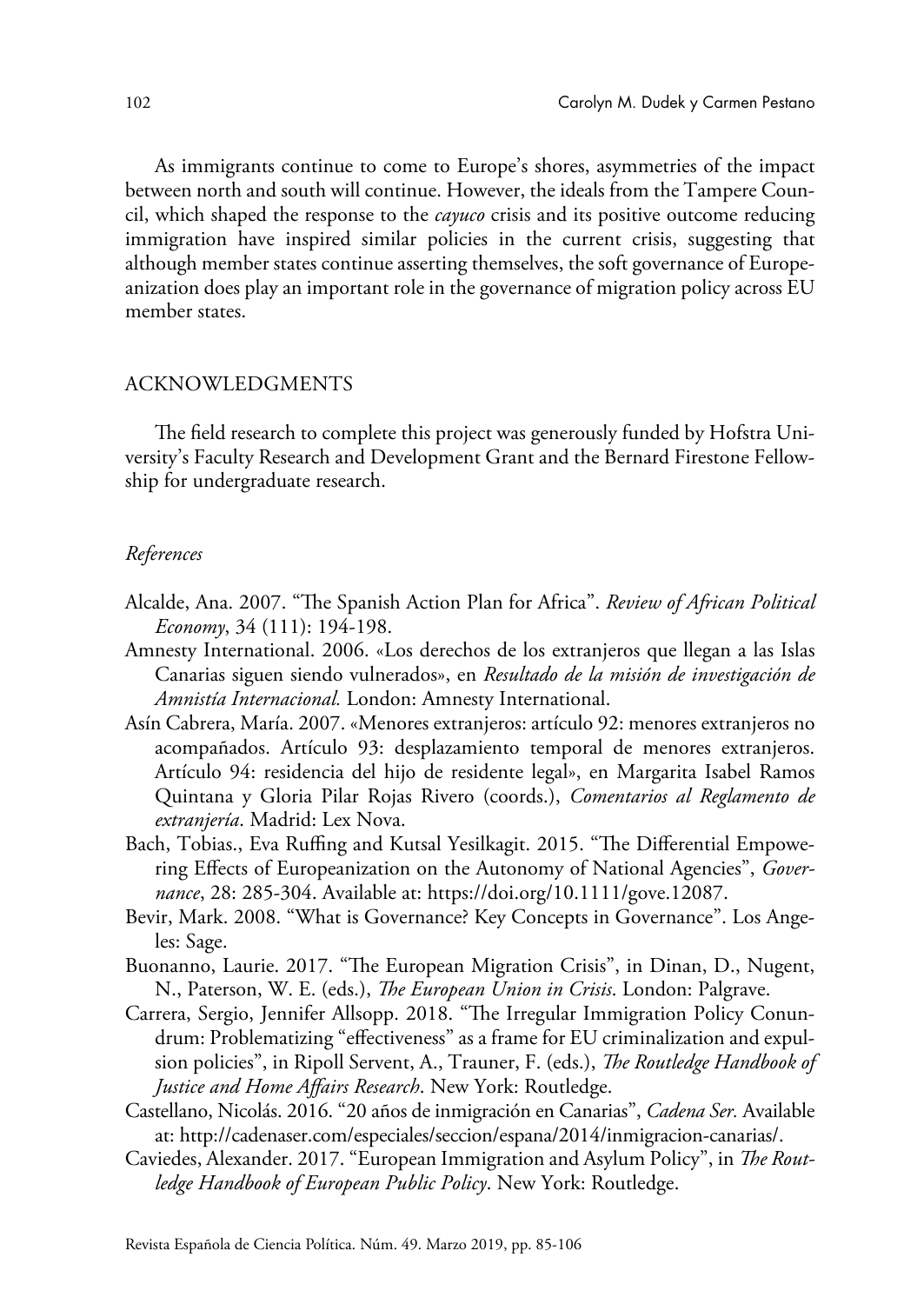- Cornelisse, Galina. 2014. "What's wrong with Schengen? Border Disputes and the Nature of Integration in the Area without Internal Borders", *Common Market Law Review*, 51 (3): 741-70.
- Council of the European Union. 2004. Council Regulation (EC) No 2007/2004 establishing a European Agency for the Management of Operational Cooperation at the External Borders of the Member States of the European Union. Available at: [https://bit.ly/2TaslrS.](https://bit.ly/2TaslrS)
- Dehousse, Renaud. 2016. "Has the European Union moved towards soft governance?", *Comparative European Politics*, 14: 20-35. Available at: [https://doi.](https://doi.org/10.1057/cep.2015.7) [org/10.1057/cep.2015.7](https://doi.org/10.1057/cep.2015.7).
- European Commission. 2010. "Schengen: some basic facts". *Press Releases*. Available at: <https://bit.ly/2C4cLn3>.
- European Commission. 2016. "EU Regional Trust Fund in Response to the Syrian Crisis - European Neighbourhood Policy and Enlargement Negotiations: EU Regional Trust Fund in Response to the Syrian Crisis", *European Neighbourhood Policy and Enlargement Negotiations*. Available at: <https://bit.ly/2kCJgin>.
- European Commission. 2017. "The EU Emergency Trust Fund for Africa-International Cooperation and Development", *International Cooperation and Development*. Available at: <https://bit.ly/1NwTlU6>.
- European Parliament. 1999. Tampere European Council 15-16.10.1999: Conclusions of the Presidency". Available at: [https://bit.ly/2H9vAZu.](https://bit.ly/2H9vAZu)
- European Parliament Think Tank. 2017. EU accession to the European Convention on Human Rights (ECHR). Available at: <https://bit.ly/2Jexp5n>.
- Finotelli, Claudia and Irene Ponzo. 2017. "Integration in times of economic decline. Migrant inclusion in Southern European societies: trends and theoretical implications", *Journal of Ethnic Migration Studies*. 44 (14), 2303-2319. Available at: [https://doi.org/10.1080/1369183X.2017.1345830.](https://doi.org/10.1080/1369183X.2017.1345830)
- Finotelli, Claudia. 2018. "Southern Europe: Twenty-five years of immigration control on the waterfront", in A. Ripoll Servent and F. Trauner (eds.), *The Routledge Handbook of Justice and Home Affairs*. New York: Routledge.
- Frontex. 2006. "Longest FRONTEX coordinated operation. HERA, the Canary Islands", *News*. Available at: <https://bit.ly/2tMXTVv>.
- Frontex. 2015. *Press Pack on the General Migratory Situation at the External Borders of the EU*. Available at: <https://bit.ly/2Uhsxlw>.
- Frontex. 2017. *National Authorities*. Available at:<https://bit.ly/2VwmUAe>.
- Frontex. 2018. *Origin and Tasks*. Available at:<https://bit.ly/2HbsJPE>.
- Global Detention Project. 2016. *Spain: Immigration Detention Profile.* Available at: [https://bit.ly/2gkrHDo.](https://bit.ly/2gkrHDo)
- Godenau, Dirk and Ana López Sala. 2016. "Non-State Actors and Migration Control in Spain. A Migration Industry Perspective". *The Futures we want: Global Sociology and the Struggles for a Better World. 3rd ISA Forum of Sociology*, July 10-14, Vienna, Austria, 2016. Available at:<http://hdl.handle.net/10261/136847>.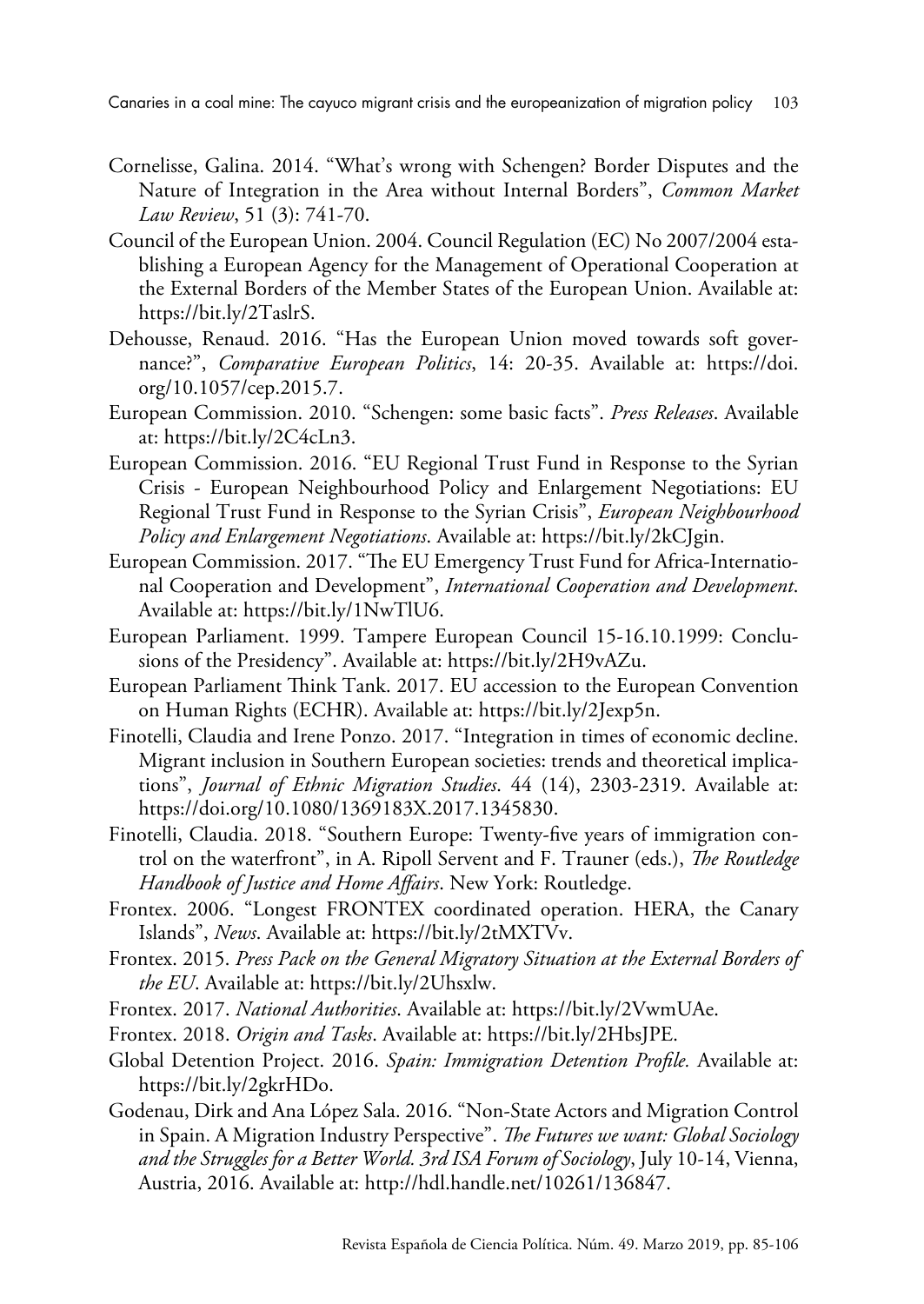- Gourevitch, Peter. 1978. "The Second Image Reversed: The International Sources of Domestic Politics", *International Organization*, 32: 881-912. Available at: [https://](https://doi.org/10.1017/S002081830003201X) [doi.org/10.1017/S002081830003201X](https://doi.org/10.1017/S002081830003201X).
- Graziano, Paolo and Charlotte Halpern. 2016. "EU governance in times of crisis: Inclusiveness and effectiveness beyond the "hard" and "soft" law divide", *Comparative European Politics,* 14: 1-19. Available at: [https://doi.org/10.1057/cep.2015.6.](https://doi.org/10.1057/cep.2015.6)
- Green Cowles, Maria, James Caporaso and Thomas Risse. 2001. *Transforming Europe, Europeanization and Domestic Change*. Ithaca: Cornell University Press.
- Guiraudon, Virginie. 2000. "European Integration and Migration Policy: Vertical Policy-making as Venue Shopping", *Journal of Common Market Studies*, 38: 251- 271. Available at:<https://doi.org/10.1111/1468-5965.00219>.
- Guiraudon, Virginie. 2018. "The 2015 refugee crisis was not a turning point: explaining policy inertia in EU border control", *European Political Science*, 17: 151-160. Available at:<https://doi.org/10.1057/s41304-017-0123-x>.
- Hooghe, Liesbet and Gary Marks. 2001. *Multi-level Governance and European Integration*. Lanham, MD: Rowman and Littlefield.
- Majone, Giandomenico. 1999. "The regulatory state and its legitimacy problems", *West European Politics*, 22: 1-24. Available at: [https://doi.org/10.1080/014023](https://doi.org/10.1080/01402389908425284) [89908425284](https://doi.org/10.1080/01402389908425284).
- Marks, Gary. 1993. "Structural Policy and Multilevel Governance in the EC", in Alan Cafrun and Glenda Rosenthal (eds.), *The State of the European Community: The Maastricht Debates and Beyond*. Boulder: Lynne Rienner Publishers.
- Menz, Georg. 2010. "Stopping, Shaping and Moulding Europe: Two Level Games, Non-State Actors and the Europeanization of Migration Policies", *Journal of Common Market Studies,* 49: 437-462. Available at: [https://doi.org/10.1111/j.1468-5965.2010.02123.x.](https://doi.org/10.1111/j.1468-5965.2010.02123.x)
- Ministerio del Interior. 2016. *Inmigración Irregular: balance 2015. Lucha contra la inmigración irregular*. Available at: [https://bit.ly/2tRJZmH.](https://bit.ly/2tRJZmH)
- Monar, Jörg. 2007. "Justice and Home Affairs", *Journal of Common Market Studies*, 45: 107-124. Available at: <https://doi.org/10.1111/j.1468-5965.2007.00738.x>.
- Moravcsik, Andrew. 1994. "Why the European Community Strengthtens the State: Domestic Politics and International Cooperation", *Annual Meeting of the American Political Science Association*. New York. Available at: [https://doi.org/10.1177/](https://doi.org/10.1177/1465116501002002004) [1465116501002002004](https://doi.org/10.1177/1465116501002002004).
- Moravcsik, Andrew. 2001. "A constructivist research programme for EU studies", *European Union Politics*, 2: 219-249.
- Mungianu, Roberta. 2013. "Frontex: Towards a Common Policy on External Border Control", *European Journal of Migration and Law*, 15: 359-385. Available at: <https://doi.org/10.1163/15718166-00002041>.
- Peters, B. Guy. 2002. *Governance: A Garbage Can Perspective*. Political Science Series Vienna: Institute for Advanced Studies. Available at:<https://bit.ly/2EHfrJ9>.
- Pierre, Jon and B. Guy Peters. 2005. "Multilevel Governance: A Faustian Bargain?", in *Governing Complex Societies: Trajectories and Scenarios*. London: Palgrave Macmilan. Available at: [https://doi.org/10.1057/9780230512641\\_5.](https://doi.org/10.1057/9780230512641_5)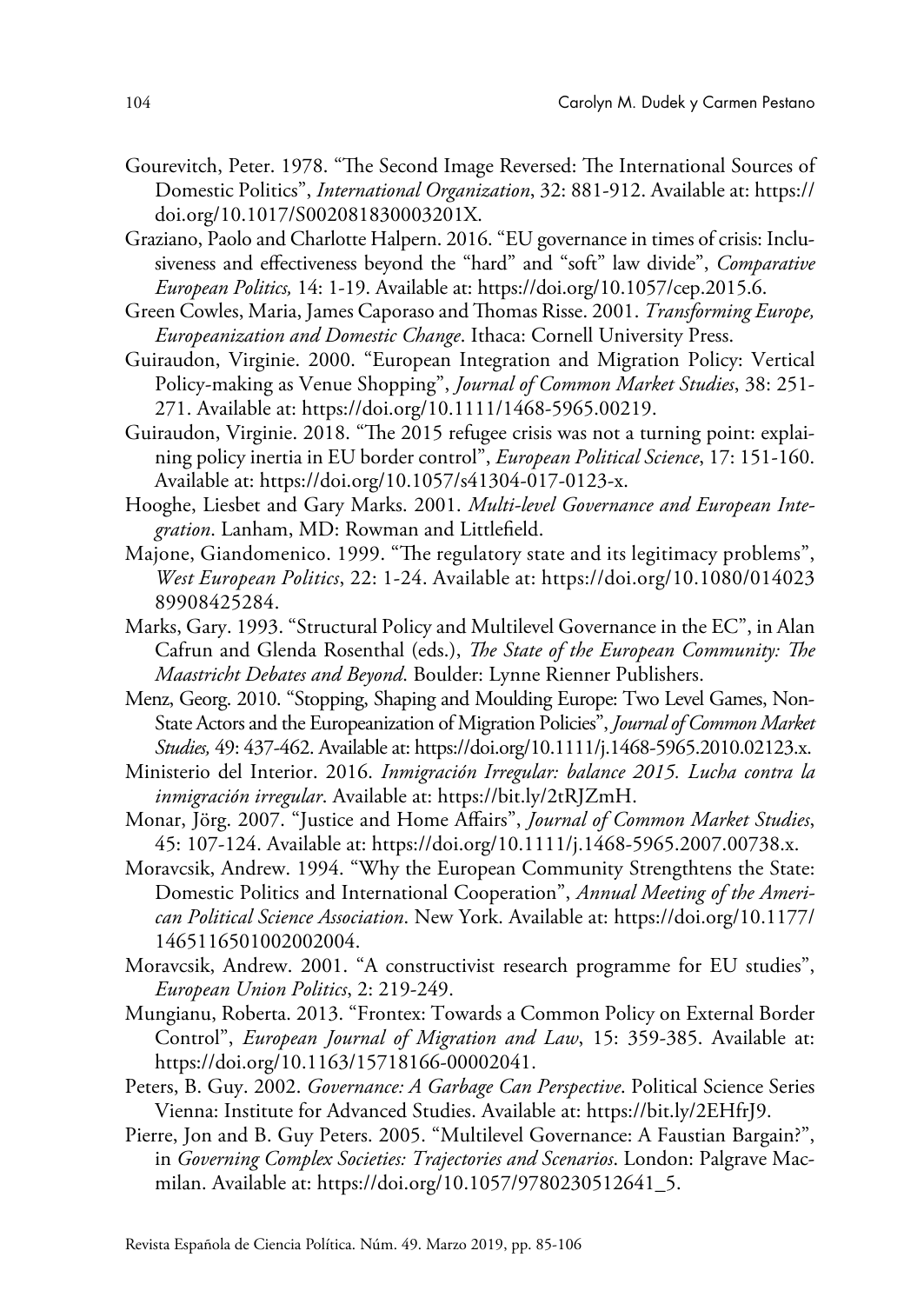Canaries in a coal mine: The cayuco migrant crisis and the europeanization of migration policy 105

- Radaelli, Claudio. 2000. "Whither Europeanization: Concept Stretching and Substantive Change", *European Integration On-line Papers,* 4 (8).
- Ripoll Servent, Ariadna and Floriant Trauner (eds.). 2018. *The Routledge Handbook of Justice and Home Affairs Research*. New York: Routledge.
- Rosenow, Kerstin. 2009. "The Europeanization of Integration Policy", *International Migration,* 47: 131-159. Available at:<https://doi.org/10.1111/j.1468-2435.2008.00499.x>.
- Schain, Martin. 2009. "The State Strikes Back: Immigration Policy in the European Union", *The European Journal of International Law*, 20: 93109. Available at: [https://doi.org/10.1093/ejil/chp001.](https://doi.org/10.1093/ejil/chp001)
- Schmitter, Philippe C. 1970. "A Revised Theory of Regional Integration", *International Organization*, 24: 836-868. Available at: [https://doi.org/10.1017/](https://doi.org/10.1017/S0020818300017549) [S0020818300017549.](https://doi.org/10.1017/S0020818300017549)
- Smith, Andy. 2003. "Multi-Level Governance: What it is and How it Can Be Studied", in *Handbook of Public Administration*. London: SAGE. Available at: [https://](https://doi.org/10.4135/9781848608214) [doi.org/10.4135/9781848608214](https://doi.org/10.4135/9781848608214)
- Tommel, Ingebörg and Amy Verdun. 2013. "Innovative Governance in EU Regional and Monetary Policy-Making", *German Law Journal,* 14: 380-404.
- Tosun, Jale, Anna Wetzel and Galina Zapryanova. 2014. "The EU in Crisis: Advancing the Debate", *Journal of European Integration*, 36: 195-211. Available at: [https://doi.org/10.1080/07036337.2014.886401.](https://doi.org/10.1080/07036337.2014.886401)
- Triandafyllidou, Anna. 2014. "Multi-leveling and externalizing migration and asylum: lessons from the southern European islands", *Island Studies Journal,* 6: 7-22.
- Van Kersbergen, Kees and Francis van Waarden. 2004. "Governance" as a Bridge between Disciplines. Cross-Disciplinary Inspiration regarding Shifts in Governance and Problems of Governability, Accountability, and Legitimacy", *European Journal of Political Research,* 43 (2): 143-171. Available at: [https://doi.](https://doi.org/10.1111/j.1475-6765.2004.00149.x) [org/10.1111/j.1475-6765.2004.00149.x.](https://doi.org/10.1111/j.1475-6765.2004.00149.x)

Submitted for evaluation: 23 January 2018. Accepted for publication: 25 January 2019.

## CAROLYN M. DUDEK

[carolyn.m.dudek@hofstra.edu](mailto:carolyn.m.dudek%40hofstra.edu?subject=)

Professor and Chair of Political Science and Director of European Studies at Hofstra University. She received her Ph.D. and M.A. in Political Science from the University of Pittsburgh. Professor Dudek has been awarded several fellowships including a Jean Monnet Fellowship at the European University Institute and two Fulbright Scholarships to Spain and Argentina. Her field research in Europe and Latin America has resulted in publications on EU cohesion policy, regional economic development in Spain, EU-US food regulations and trade, EU-Latin American relations, regional nationalism in Europe and migration policy.